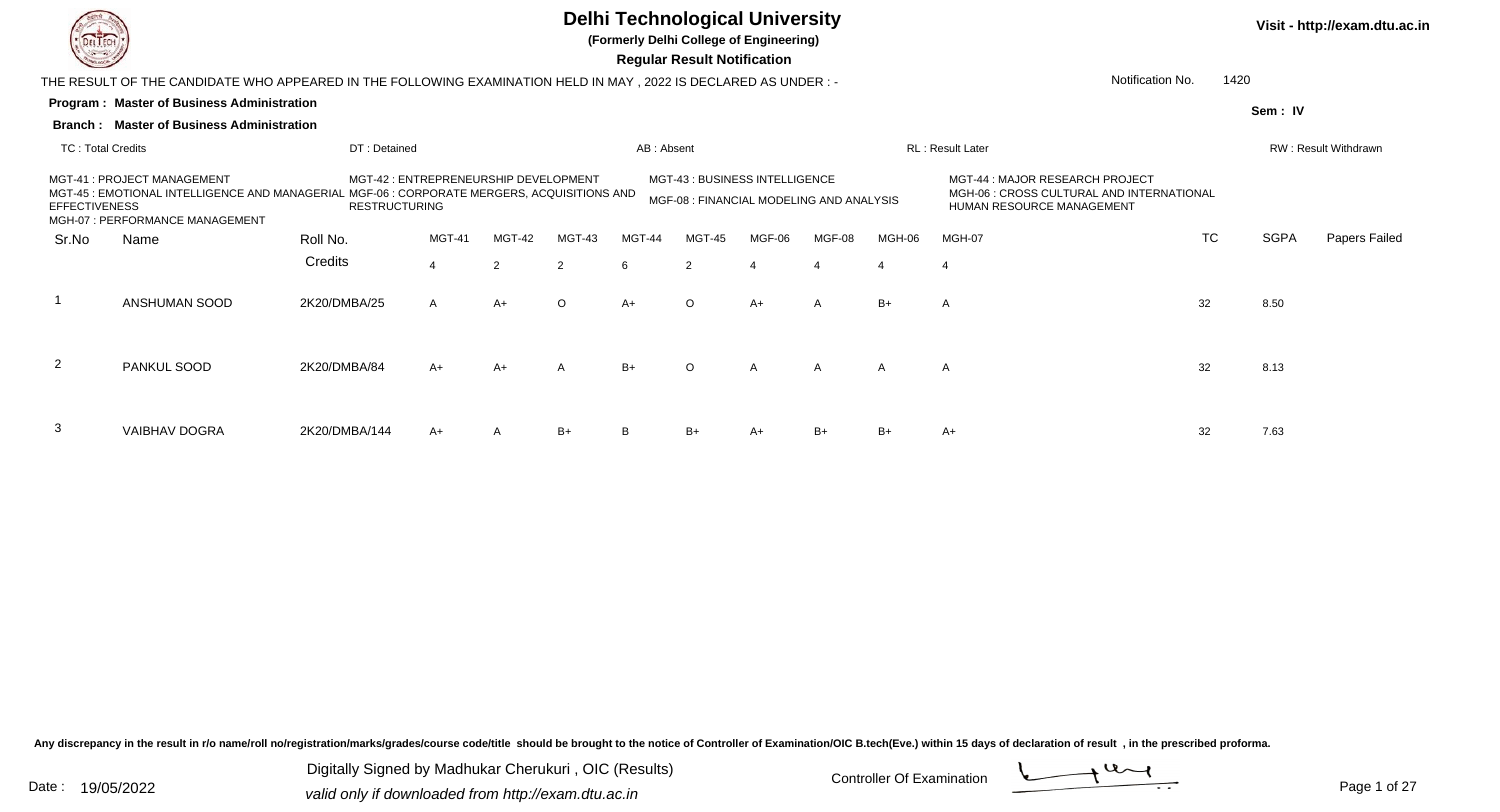

**(Formerly Delhi College of Engineering)**

**Visit - http://exam.dtu.ac.in**

 **Regular Result Notification**

|                          | THE RESULT OF THE CANDIDATE WHO APPEARED IN THE FOLLOWING EXAMINATION HELD IN MAY, 2022 IS DECLARED AS UNDER :-                                                 |                                                       |                                       |                |                |            |                |                                                                            |                          |                           | Notification No.                                                                                                                                                                                                                               | 1420      |             |                      |
|--------------------------|-----------------------------------------------------------------------------------------------------------------------------------------------------------------|-------------------------------------------------------|---------------------------------------|----------------|----------------|------------|----------------|----------------------------------------------------------------------------|--------------------------|---------------------------|------------------------------------------------------------------------------------------------------------------------------------------------------------------------------------------------------------------------------------------------|-----------|-------------|----------------------|
|                          | Program: Master of Business Administration                                                                                                                      |                                                       |                                       |                |                |            |                |                                                                            |                          |                           |                                                                                                                                                                                                                                                |           | Sem: IV     |                      |
|                          | <b>Branch: Master of Business Administration</b>                                                                                                                |                                                       |                                       |                |                |            |                |                                                                            |                          |                           |                                                                                                                                                                                                                                                |           |             |                      |
| <b>TC: Total Credits</b> |                                                                                                                                                                 | DT: Detained                                          |                                       |                |                | AB: Absent |                |                                                                            |                          |                           | RL : Result Later                                                                                                                                                                                                                              |           |             | RW: Result Withdrawn |
| <b>EFFECTIVENESS</b>     | MGT-41 : PROJECT MANAGEMENT<br>MGT-45 : EMOTIONAL INTELLIGENCE AND MANAGERIAL MGF-06 : CORPORATE MERGERS, ACQUISITIONS AND<br>MGH-08 : TRAINING AND DEVELOPMENT | <b>RESTRUCTURING</b>                                  | MGT-42 : ENTREPRENEURSHIP DEVELOPMENT |                |                |            |                | MGT-43 : BUSINESS INTELLIGENCE<br>MGF-08 : FINANCIAL MODELING AND ANALYSIS |                          |                           | MGT-44 : MAJOR RESEARCH PROJECT<br>MGH-07 : PERFORMANCE MANAGEMENT                                                                                                                                                                             |           |             |                      |
| Sr.No                    | Name                                                                                                                                                            | Roll No.                                              | <b>MGT-41</b>                         | MGT-42         | MGT-43         | MGT-44     | MGT-45         | MGF-06                                                                     | MGF-08                   | MGH-07                    | MGH-08                                                                                                                                                                                                                                         | <b>TC</b> | <b>SGPA</b> | Papers Failed        |
|                          |                                                                                                                                                                 | Credits                                               | $\overline{4}$                        | $\overline{2}$ | $\overline{2}$ | 6          | 2              | $\overline{4}$                                                             | $\overline{\mathcal{A}}$ | $\overline{4}$            | $\overline{4}$                                                                                                                                                                                                                                 |           |             |                      |
| -4                       | <b>AAKRITI VERMA</b>                                                                                                                                            | 2K20/DMBA/02                                          | $\mathsf{A}$                          | $\overline{A}$ | B              | B          | $B+$           | A                                                                          | $B+$                     | $A+$                      | A                                                                                                                                                                                                                                              | 32        | 7.44        |                      |
| 5                        | AKANSHA JOSHI                                                                                                                                                   | 2K20/DMBA/11                                          | $\overline{A}$                        | $B+$           | $B+$           | C          | $\overline{A}$ | $B+$                                                                       | $\overline{A}$           | $A+$                      | A                                                                                                                                                                                                                                              | 32        | 7.31        |                      |
| 6                        | <b>ALKA</b>                                                                                                                                                     | 2K20/DMBA/15                                          | $A+$                                  |                | $B+$           | $B+$       | $\overline{A}$ | $A+$                                                                       | $A+$                     | $A+$                      | $B+$                                                                                                                                                                                                                                           | 32        | 8.13        |                      |
| $\overline{7}$           | <b>AYESHA SIDDIQUIE</b>                                                                                                                                         | 2K20/DMBA/27                                          | $\circ$                               | $\overline{A}$ | $B+$           | $B+$       | A+             |                                                                            | $B+$                     | $A+$                      | A                                                                                                                                                                                                                                              | 32        | 8.06        |                      |
| 8                        | CHHAVI MALHOTRA                                                                                                                                                 | 2K20/DMBA/35                                          | $\circ$                               | $A+$           | $\circ$        | $A+$       | $A+$           | $\circ$                                                                    | $\overline{A}$           | $\circ$                   | $A+$                                                                                                                                                                                                                                           | 32        | 9.31        |                      |
| 9                        | <b>SAKSHI SINGH</b>                                                                                                                                             | 2K20/DMBA/109                                         | $\overline{A}$                        | $\overline{A}$ | $B+$           | $B+$       | A+             | A+                                                                         | $B+$                     | A+                        | A                                                                                                                                                                                                                                              | 32        | 7.94        |                      |
| 10                       | SHREYA MALIK                                                                                                                                                    | 2K20/DMBA/122                                         | A+                                    | A              | A              | A          | A+             | A+                                                                         | A                        | A                         | A+                                                                                                                                                                                                                                             | 32        | 8.44        |                      |
|                          |                                                                                                                                                                 | Digitally Signed by Madhukar Cherukuri, OIC (Results) |                                       |                |                |            |                |                                                                            |                          | Controller Of Examination | Any discrepancy in the result in r/o name/roll no/registration/marks/grades/course code/title should be brought to the notice of Controller of Examination/OIC B.tech(Eve.) within 15 days of declaration of result, in the pr<br>$u_{\sim l}$ |           |             |                      |
|                          |                                                                                                                                                                 |                                                       |                                       |                |                |            |                |                                                                            |                          |                           |                                                                                                                                                                                                                                                |           |             |                      |

Date : 19/05/2022 Valid only if downloaded from http://exam.dtu.ac.in<br>
Date : 19/05/2022 valid only if downloaded from http://exam.dtu.ac.in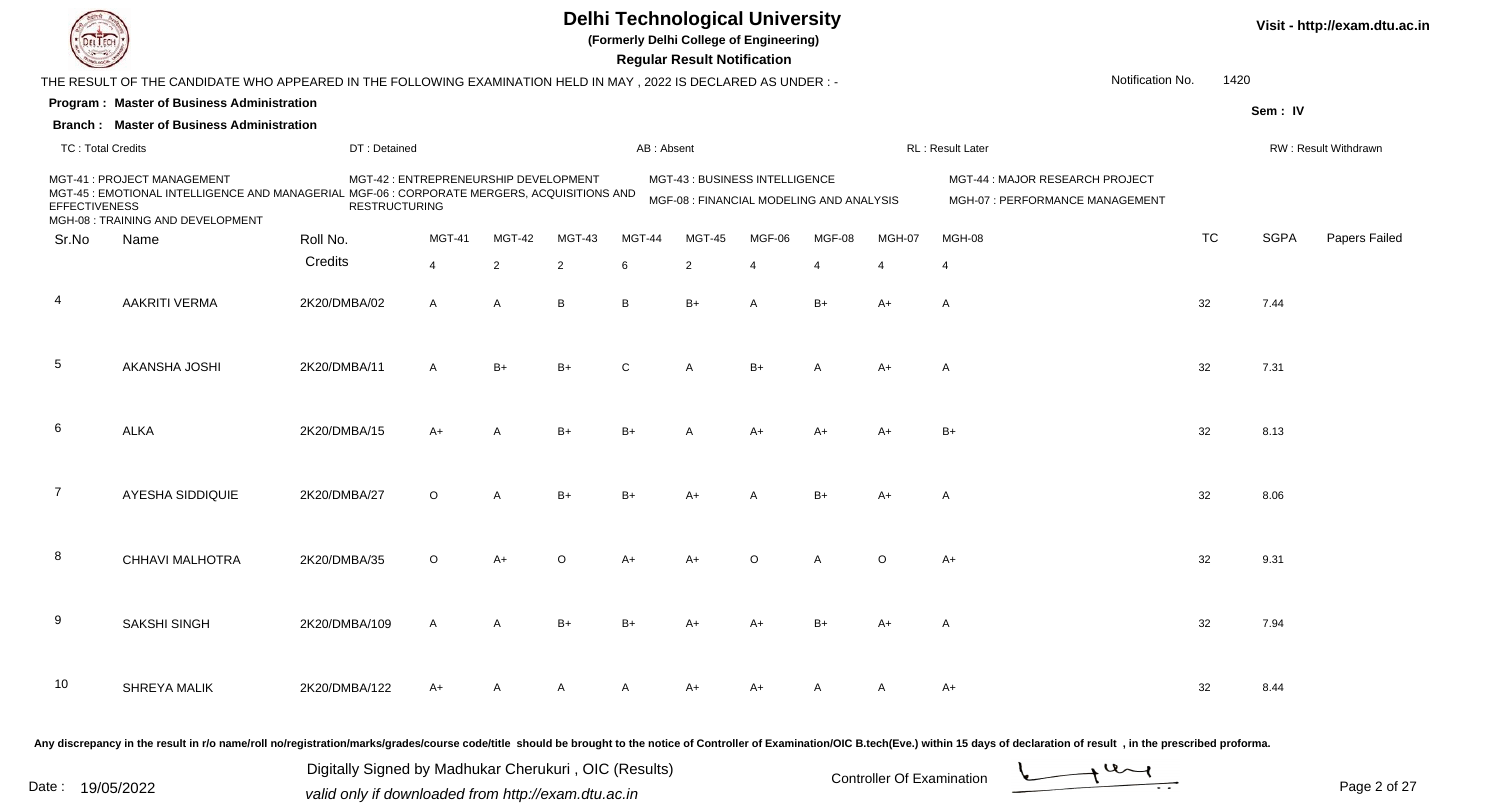

**(Formerly Delhi College of Engineering)**

 **Regular Result Notification**

|                          | THE RESULT OF THE CANDIDATE WHO APPEARED IN THE FOLLOWING EXAMINATION HELD IN MAY , 2022 IS DECLARED AS UNDER :-                                                          |                                                               |              |               |              |            |                                                                            |        |                |         |                                                         | Notification No. | 1420 |             |                             |
|--------------------------|---------------------------------------------------------------------------------------------------------------------------------------------------------------------------|---------------------------------------------------------------|--------------|---------------|--------------|------------|----------------------------------------------------------------------------|--------|----------------|---------|---------------------------------------------------------|------------------|------|-------------|-----------------------------|
|                          | <b>Program: Master of Business Administration</b>                                                                                                                         |                                                               |              |               |              |            |                                                                            |        |                |         |                                                         |                  |      | Sem: IV     |                             |
|                          | <b>Branch: Master of Business Administration</b>                                                                                                                          |                                                               |              |               |              |            |                                                                            |        |                |         |                                                         |                  |      |             |                             |
| <b>TC: Total Credits</b> |                                                                                                                                                                           | DT: Detained                                                  |              |               |              | AB: Absent |                                                                            |        |                |         | RL: Result Later                                        |                  |      |             | <b>RW: Result Withdrawn</b> |
| <b>EFFECTIVENESS</b>     | MGT-41 : PROJECT MANAGEMENT<br>MGT-45 : EMOTIONAL INTELLIGENCE AND MANAGERIAL MGF-06 : CORPORATE MERGERS, ACQUISITIONS AND<br>MGI-09: Knowledge and Innovation Management | MGT-42 : ENTREPRENEURSHIP DEVELOPMENT<br><b>RESTRUCTURING</b> |              |               |              |            | MGT-43 : BUSINESS INTELLIGENCE<br>MGF-08 : FINANCIAL MODELING AND ANALYSIS |        |                |         | MGT-44 : MAJOR RESEARCH PROJECT<br>MGI-07: E-GOVERNANCE |                  |      |             |                             |
| Sr.No                    | Name                                                                                                                                                                      | Roll No.                                                      | MGT-41       | MGT-42        | MGT-43       | MGT-44     | MGT-45                                                                     | MGF-06 | MGF-08         | MGI-07  | MGI-09                                                  |                  | TC   | <b>SGPA</b> | Papers Failed               |
|                          |                                                                                                                                                                           | Credits                                                       | 4            | $\mathcal{P}$ | 2            | 6          | 2                                                                          |        | $\overline{4}$ |         | $\overline{4}$                                          |                  |      |             |                             |
| 11                       | ROHAN TOTEJA                                                                                                                                                              | 2K20/DMBA/104                                                 | $\circ$      | $\circ$       | $\circ$      |            | $\circ$                                                                    | $A+$   | $\circ$        | $\circ$ | $\circ$                                                 | 32               |      | 9.50        |                             |
| 12                       | <b>SUMIT SHARMA</b>                                                                                                                                                       | 2K20/DMBA/133                                                 | $\mathsf{A}$ | A             | $\mathsf{A}$ | $B+$       | $\mathsf{A}$                                                               | $A+$   | $\circ$        | $A+$    | $\mathsf{A}$                                            | 32               |      | 8.31        |                             |
| 13                       | ANDREWS SOMUAH<br><b>KODIAH</b>                                                                                                                                           | 2K20/DMBA/154                                                 | $A+$         | A             | $B+$         | $\Omega$   | $A+$                                                                       |        | $A+$           | $A+$    | A+                                                      | 32               |      | 8.88        |                             |

Any discrepancy in the result in r/o name/roll no/registration/marks/grades/course code/title should be brought to the notice of Controller of Examination/OIC B.tech(Eve.) within 15 days of declaration of result, in the pr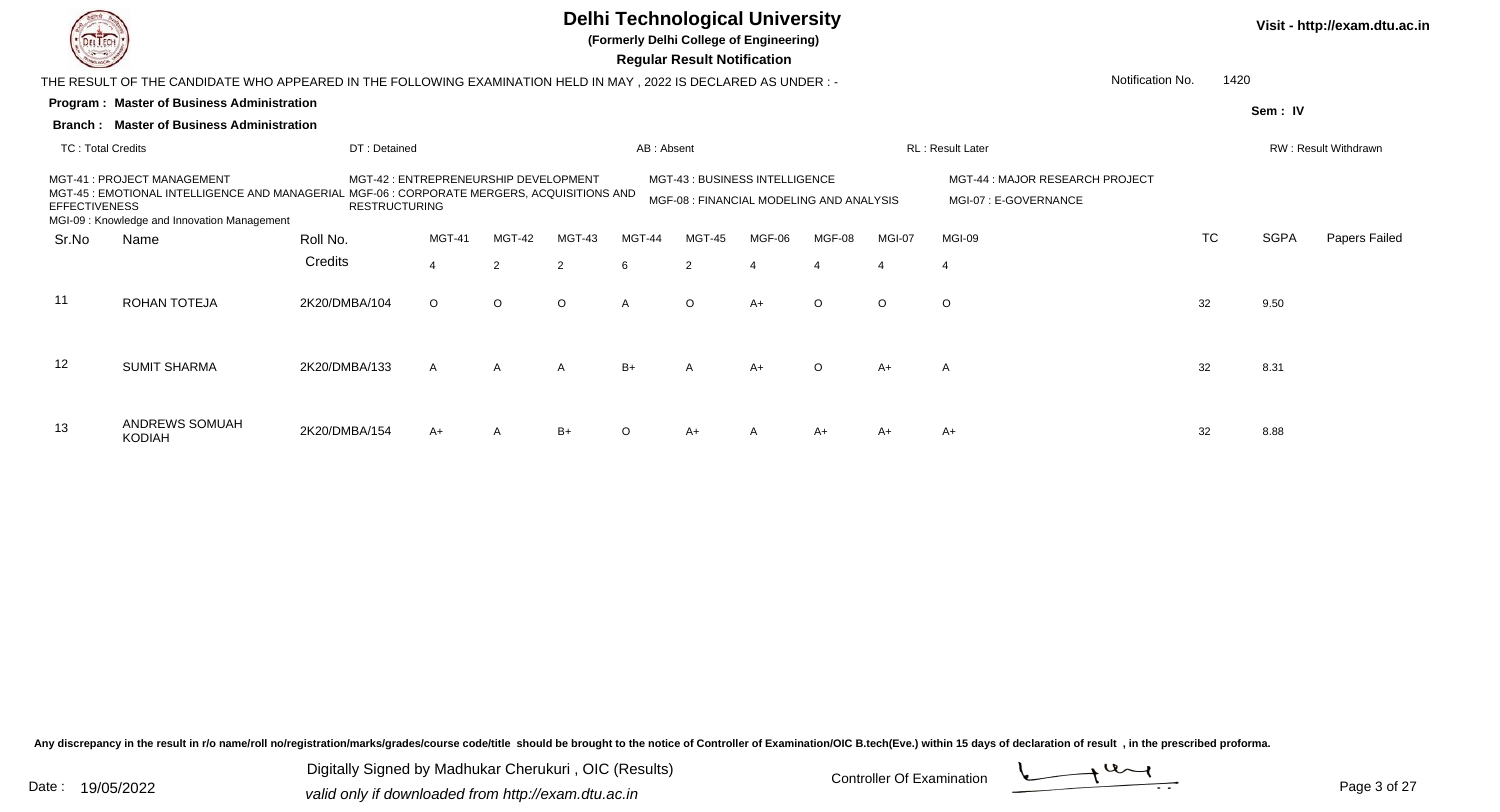

**(Formerly Delhi College of Engineering)**

 **Regular Result Notification**

| $\overline{\phantom{0}}$ |                                                                                                                                                                                                                                |                      |                                       |                |                |         | <b>Regular Result Notification</b>                                         |                |                       |                       |                                                                                                       |                          |             |                      |
|--------------------------|--------------------------------------------------------------------------------------------------------------------------------------------------------------------------------------------------------------------------------|----------------------|---------------------------------------|----------------|----------------|---------|----------------------------------------------------------------------------|----------------|-----------------------|-----------------------|-------------------------------------------------------------------------------------------------------|--------------------------|-------------|----------------------|
|                          | THE RESULT OF THE CANDIDATE WHO APPEARED IN THE FOLLOWING EXAMINATION HELD IN MAY, 2022 IS DECLARED AS UNDER:-                                                                                                                 |                      |                                       |                |                |         |                                                                            |                |                       |                       |                                                                                                       | Notification No.<br>1420 |             |                      |
|                          | Program: Master of Business Administration                                                                                                                                                                                     |                      |                                       |                |                |         |                                                                            |                |                       |                       |                                                                                                       |                          | Sem: IV     |                      |
|                          | <b>Branch: Master of Business Administration</b>                                                                                                                                                                               |                      |                                       |                |                |         |                                                                            |                |                       |                       |                                                                                                       |                          |             |                      |
| <b>TC: Total Credits</b> |                                                                                                                                                                                                                                | DT: Detained         |                                       |                |                |         | AB: Absent                                                                 |                |                       |                       | RL : Result Later                                                                                     |                          |             | RW: Result Withdrawn |
| <b>EFFECTIVENESS</b>     | MGT-41 : PROJECT MANAGEMENT<br>MGT-45 : EMOTIONAL INTELLIGENCE AND MANAGERIAL MGF-06 : CORPORATE MERGERS, ACQUISITIONS AND<br>MGM-10 : DIGITAL MARKETING                                                                       | <b>RESTRUCTURING</b> | MGT-42 : ENTREPRENEURSHIP DEVELOPMENT |                |                |         | MGT-43 : BUSINESS INTELLIGENCE<br>MGF-08 : FINANCIAL MODELING AND ANALYSIS |                |                       |                       | MGT-44 : MAJOR RESEARCH PROJECT<br>MGM-08 : Promotion Management and Business 2 Business<br>Marketing |                          |             |                      |
| Sr.No                    | Name                                                                                                                                                                                                                           | Roll No.             | <b>MGT-41</b>                         | MGT-42         | MGT-43         | MGT-44  | <b>MGT-45</b>                                                              | MGF-06         | MGF-08                | MGM-08                | <b>MGM-10</b>                                                                                         | <b>TC</b>                | <b>SGPA</b> | Papers Failec        |
|                          |                                                                                                                                                                                                                                | Credits              | $\overline{4}$                        | $\overline{2}$ | $\overline{2}$ | 6       | 2                                                                          | $\overline{4}$ | $\boldsymbol{\Delta}$ | $\boldsymbol{\Delta}$ | 4                                                                                                     |                          |             |                      |
| 14                       | <b>DANISH NAGORI</b>                                                                                                                                                                                                           | 2K20/DMBA/37         | $B+$                                  | $\overline{A}$ | $B+$           | $B+$    | A+                                                                         | $A+$           | A+                    | Α                     | A+                                                                                                    | 32                       | 8.06        |                      |
| 15                       | <b>DIVYAM SHARMA</b>                                                                                                                                                                                                           | 2K20/DMBA/42         | A+                                    | $\overline{A}$ | $\circ$        | $B+$    | A                                                                          | A              | $B+$                  | $A+$                  | $A+$                                                                                                  | 32                       | 8.19        |                      |
| 16                       | FARHAN QAISAR KHAN                                                                                                                                                                                                             | 2K20/DMBA/43         | $A+$                                  |                | $A+$           | $B+$    |                                                                            |                |                       | $A+$                  | $A+$                                                                                                  | 32                       | 8.56        |                      |
| 17                       | <b>HITESH BAJAJ</b>                                                                                                                                                                                                            | 2K20/DMBA/50         | $A+$                                  | A              | $A+$           | B       | A                                                                          | $A+$           | A                     | A                     | A+                                                                                                    | 32                       | 8.06        |                      |
| 18                       | <b>ISHAAN GUGLANI</b>                                                                                                                                                                                                          | 2K20/DMBA/51         | $\circ$                               | $\circ$        | $\circ$        | $\circ$ | $\circ$                                                                    | $A+$           | $\overline{A}$        | $\circ$               | $\circ$                                                                                               | 32                       | 9.63        |                      |
| 19                       | JUHI SINGHAL                                                                                                                                                                                                                   | 2K20/DMBA/54         | $\overline{A}$                        | $\Omega$       | $\Omega$       | A       | B+                                                                         |                | $\overline{A}$        | O                     | $A+$                                                                                                  | 32                       | 8.56        |                      |
| 20                       | <b>MANSI GUPTA</b>                                                                                                                                                                                                             | 2K20/DMBA/63         | $\overline{A}$                        | B              | $A+$           | $B+$    |                                                                            | А              | B                     | A                     | $A+$                                                                                                  | 32                       | 7.63        |                      |
|                          | Any discrepancy in the result in r/o name/roll no/registration/marks/grades/course code/title should be brought to the notice of Controller of Examination/OIC B.tech(Eve.) within 15 days of declaration of result , in the p |                      |                                       |                |                |         |                                                                            |                |                       |                       |                                                                                                       |                          |             |                      |

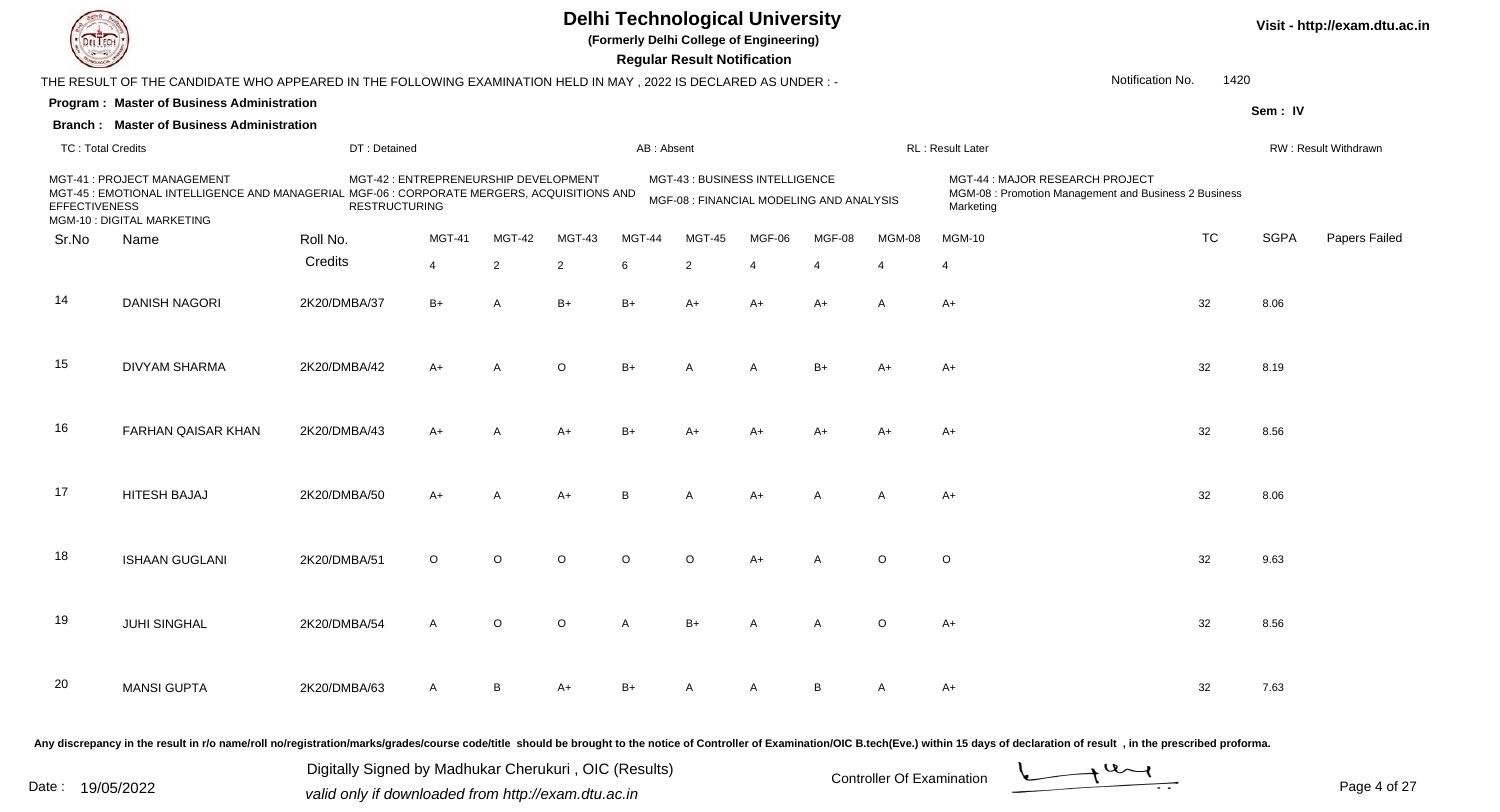

**(Formerly Delhi College of Engineering)**

**Visit - http://exam.dtu.ac.in**

 **Regular Result Notification**

| <b>Course Legal Comment</b>                                                       |                                                                                                                 |                      |                                       |                |                |              | Regular Result Notification                                                |                |                |                |                                                                                                                                                                                                                                |                          |             |                      |
|-----------------------------------------------------------------------------------|-----------------------------------------------------------------------------------------------------------------|----------------------|---------------------------------------|----------------|----------------|--------------|----------------------------------------------------------------------------|----------------|----------------|----------------|--------------------------------------------------------------------------------------------------------------------------------------------------------------------------------------------------------------------------------|--------------------------|-------------|----------------------|
|                                                                                   | THE RESULT OF THE CANDIDATE WHO APPEARED IN THE FOLLOWING EXAMINATION HELD IN MAY, 2022 IS DECLARED AS UNDER :- |                      |                                       |                |                |              |                                                                            |                |                |                |                                                                                                                                                                                                                                | 1420<br>Notification No. |             |                      |
|                                                                                   | Program: Master of Business Administration                                                                      |                      |                                       |                |                |              |                                                                            |                |                |                |                                                                                                                                                                                                                                |                          | Sem: IV     |                      |
|                                                                                   | <b>Branch: Master of Business Administration</b>                                                                |                      |                                       |                |                |              |                                                                            |                |                |                |                                                                                                                                                                                                                                |                          |             |                      |
| <b>TC: Total Credits</b>                                                          |                                                                                                                 | DT: Detained         |                                       |                |                |              | AB: Absent                                                                 |                |                |                | RL: Result Later                                                                                                                                                                                                               |                          |             | RW: Result Withdrawn |
| MGT-41 : PROJECT MANAGEMENT<br><b>EFFECTIVENESS</b><br>MGM-10 : DIGITAL MARKETING | MGT-45 : EMOTIONAL INTELLIGENCE AND MANAGERIAL MGF-06 : CORPORATE MERGERS, ACQUISITIONS AND                     | <b>RESTRUCTURING</b> | MGT-42 : ENTREPRENEURSHIP DEVELOPMENT |                |                |              | MGT-43 : BUSINESS INTELLIGENCE<br>MGF-08 : FINANCIAL MODELING AND ANALYSIS |                |                |                | MGT-44: MAJOR RESEARCH PROJECT<br>MGM-08 : Promotion Management and Business 2 Business<br>Marketing                                                                                                                           |                          |             |                      |
| Sr.No<br>Name                                                                     |                                                                                                                 | Roll No.             | <b>MGT-41</b>                         | MGT-42         | MGT-43         | MGT-44       | <b>MGT-45</b>                                                              | MGF-06         | MGF-08         | MGM-08         | <b>MGM-10</b>                                                                                                                                                                                                                  | <b>TC</b>                | <b>SGPA</b> | Papers Failec        |
|                                                                                   |                                                                                                                 | Credits              | $\overline{4}$                        | $\overline{2}$ | $\overline{c}$ | 6            | 2                                                                          | $\overline{4}$ | $\overline{4}$ | $\overline{4}$ | $\overline{4}$                                                                                                                                                                                                                 |                          |             |                      |
| 21<br>PRAGYA                                                                      |                                                                                                                 | 2K20/DMBA/89         | $A+$                                  | $\overline{A}$ | $\circ$        | $B+$         | $B+$                                                                       | A              | A              | $A+$           | $\circ$                                                                                                                                                                                                                        | 32                       | 8.38        |                      |
| 22                                                                                | SAKSHAM MAHESHWARI                                                                                              | 2K20/DMBA/108        | A+                                    | $\overline{A}$ | $B+$           | $B+$         | A                                                                          | $\mathsf{A}$   | A              | A              | $A+$                                                                                                                                                                                                                           | 32                       | 8.00        |                      |
| 23                                                                                | <b>SANAT SEHGAL</b>                                                                                             | 2K20/DMBA/110        | $\overline{A}$                        | $B+$           | B              | $B+$         | B+                                                                         | $A+$           | A              | A              | A                                                                                                                                                                                                                              | 32                       | 7.69        |                      |
| 24                                                                                | <b>SHARATH MENON</b>                                                                                            | 2K20/DMBA/117        | $\circ$                               | $\overline{A}$ | $\overline{A}$ | $A+$         | A+                                                                         | A              | A              | Α              | $A+$                                                                                                                                                                                                                           | 32                       | 8.63        |                      |
| 25                                                                                | <b>SHASHANK TANWAR</b>                                                                                          | 2K20/DMBA/118        | A+                                    | $B+$           | B              | $\mathsf{C}$ | C                                                                          | <sub>B</sub>   | $B+$           | B              | A                                                                                                                                                                                                                              | 32                       | 6.56        |                      |
| 26                                                                                | SURABHI CHOUDHARY                                                                                               | 2K20/DMBA/134        | $\overline{A}$                        | $\overline{A}$ | $B+$           | A            | A+                                                                         | $A+$           | $B+$           | Α              | $A+$                                                                                                                                                                                                                           | 32                       | 8.13        |                      |
| 27                                                                                | <b>UDIT SHARMA</b>                                                                                              | 2K20/DMBA/142        | $\mathsf{A}$                          | A              | $B+$           | $B+$         | C                                                                          |                |                | $A+$           | $A+$                                                                                                                                                                                                                           | 32                       | 7.81        |                      |
|                                                                                   |                                                                                                                 |                      |                                       |                |                |              |                                                                            |                |                |                | Any discrepancy in the result in r/o name/roll no/registration/marks/grades/course code/title should be brought to the notice of Controller of Examination/OIC B.tech(Eve.) within 15 days of declaration of result , in the p |                          |             |                      |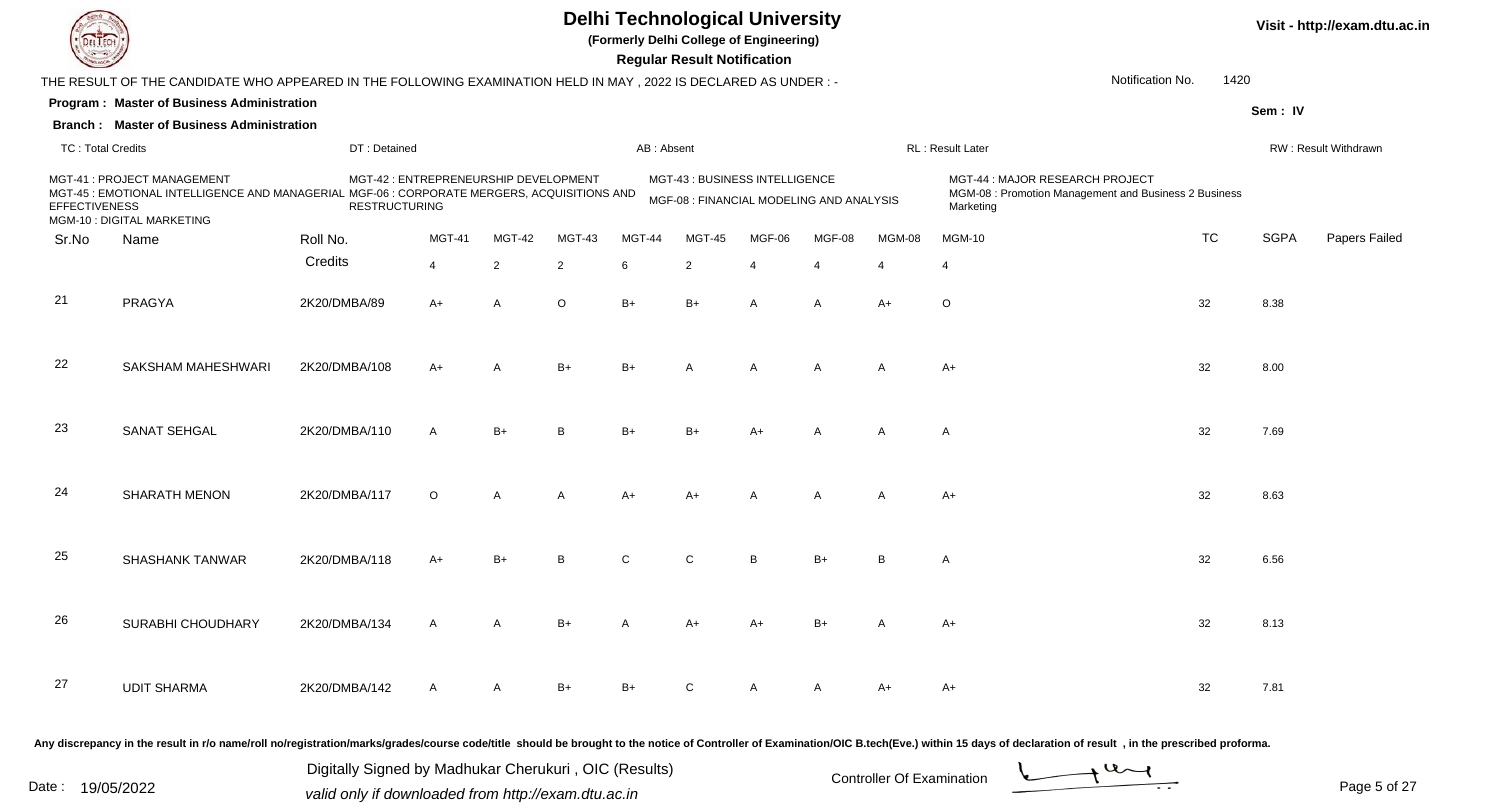

**(Formerly Delhi College of Engineering)**

**Visit - http://exam.dtu.ac.in**

 **Regular Result Notification**

| $\sim$                   |                                                                                                                                                                         |                                                       |                                       |                |              |              | Regular Result Notification                                                |                |                         |                |                                              |                                                                                                                                                                                                                                                                 |             |                      |
|--------------------------|-------------------------------------------------------------------------------------------------------------------------------------------------------------------------|-------------------------------------------------------|---------------------------------------|----------------|--------------|--------------|----------------------------------------------------------------------------|----------------|-------------------------|----------------|----------------------------------------------|-----------------------------------------------------------------------------------------------------------------------------------------------------------------------------------------------------------------------------------------------------------------|-------------|----------------------|
|                          | THE RESULT OF THE CANDIDATE WHO APPEARED IN THE FOLLOWING EXAMINATION HELD IN MAY, 2022 IS DECLARED AS UNDER :-                                                         |                                                       |                                       |                |              |              |                                                                            |                |                         |                |                                              | 1420<br>Notification No.                                                                                                                                                                                                                                        |             |                      |
|                          | Program: Master of Business Administration                                                                                                                              |                                                       |                                       |                |              |              |                                                                            |                |                         |                |                                              |                                                                                                                                                                                                                                                                 | Sem: IV     |                      |
|                          | <b>Branch: Master of Business Administration</b>                                                                                                                        |                                                       |                                       |                |              |              |                                                                            |                |                         |                |                                              |                                                                                                                                                                                                                                                                 |             |                      |
| <b>TC: Total Credits</b> |                                                                                                                                                                         | DT: Detained                                          |                                       |                |              | AB: Absent   |                                                                            |                |                         |                | RL : Result Later                            |                                                                                                                                                                                                                                                                 |             | RW: Result Withdrawn |
| <b>EFFECTIVENESS</b>     | MGT-41 : PROJECT MANAGEMENT<br>MGT-45 : EMOTIONAL INTELLIGENCE AND MANAGERIAL MGF-06 : CORPORATE MERGERS, ACQUISITIONS AND<br>MGM-11 : CUSTOMER RELATIONSHIP MANAGEMENT | <b>RESTRUCTURING</b>                                  | MGT-42 : ENTREPRENEURSHIP DEVELOPMENT |                |              |              | MGT-43 : BUSINESS INTELLIGENCE<br>MGF-08 : FINANCIAL MODELING AND ANALYSIS |                |                         |                | MGT-44 : MAJOR RESEARCH PROJECT<br>Marketing | MGM-08 : Promotion Management and Business 2 Business                                                                                                                                                                                                           |             |                      |
| Sr.No                    | Name                                                                                                                                                                    | Roll No.                                              | <b>MGT-41</b>                         | MGT-42         | MGT-43       | MGT-44       | <b>MGT-45</b>                                                              | MGF-06         | MGF-08                  | MGM-08         | <b>MGM-11</b>                                | <b>TC</b>                                                                                                                                                                                                                                                       | <b>SGPA</b> | Papers Failec        |
|                          |                                                                                                                                                                         | Credits                                               | $\overline{4}$                        | $\overline{2}$ | 2            | 6            | $\overline{2}$                                                             | $\overline{4}$ | $\overline{\mathbf{4}}$ | $\overline{4}$ | $\overline{4}$                               |                                                                                                                                                                                                                                                                 |             |                      |
| 28                       | <b>ANKIT JHA</b>                                                                                                                                                        | 2K20/DMBA/20                                          | $\mathsf{A}$                          | $\mathsf{A}$   | $\mathsf{A}$ | $B+$         | B                                                                          | $A+$           | A                       | A              | $B+$                                         | 32                                                                                                                                                                                                                                                              | 7.69        |                      |
| 29                       | ANMOL KUMAR SHARMA                                                                                                                                                      | 2K20/DMBA/23                                          | $\mathsf{A}$                          | $\overline{A}$ | $B+$         | B            | A                                                                          | $B+$           | A                       | A              | A                                            | 32                                                                                                                                                                                                                                                              | 7.44        |                      |
| 30                       | <b>DEEPALI BHORIA</b>                                                                                                                                                   | 2K20/DMBA/40                                          | $\overline{A}$                        | $\overline{A}$ | B            | P            | C                                                                          |                | $B+$                    | A              | $\mathsf{A}$                                 | 32                                                                                                                                                                                                                                                              | 6.81        |                      |
| 31                       | <b>HARIOM JAISWAL</b>                                                                                                                                                   | 2K20/DMBA/46                                          | B+                                    |                |              | $\mathsf{C}$ | B                                                                          |                | B.                      | A              | A                                            | 32                                                                                                                                                                                                                                                              | 6.69        |                      |
| 32                       | <b>HIMANSHU GUPTA</b>                                                                                                                                                   | 2K20/DMBA/48                                          | $B+$                                  |                | $B+$         | B            | B+                                                                         |                | A                       | $B+$           | A+                                           | 32                                                                                                                                                                                                                                                              | 7.38        |                      |
| 33                       | <b>HIMANSHU MATHUR</b>                                                                                                                                                  | 2K20/DMBA/49                                          | A                                     |                | $A+$         | B.           |                                                                            | A+             |                         | A              | A                                            | 32                                                                                                                                                                                                                                                              | 7.94        |                      |
| 34                       | <b>JATIN SURI</b>                                                                                                                                                       | 2K20/DMBA/53                                          | B+                                    |                | B+           | В            |                                                                            |                | A+                      | B+             | A                                            | 32                                                                                                                                                                                                                                                              | 7.44        |                      |
|                          |                                                                                                                                                                         | Digitally Signed by Madhukar Cherukuri, OIC (Results) |                                       |                |              |              |                                                                            |                |                         |                |                                              | Any discrepancy in the result in r/o name/roll no/registration/marks/grades/course code/title should be brought to the notice of Controller of Examination/OIC B.tech(Eve.) within 15 days of declaration of result , in the p<br>$\rightarrow$ 4 $\rightarrow$ |             |                      |

Date : 19/05/2022 Valid only if downloaded from http://exam.dtu.ac.in<br>
Date : 19/05/2022 valid only if downloaded from http://exam.dtu.ac.in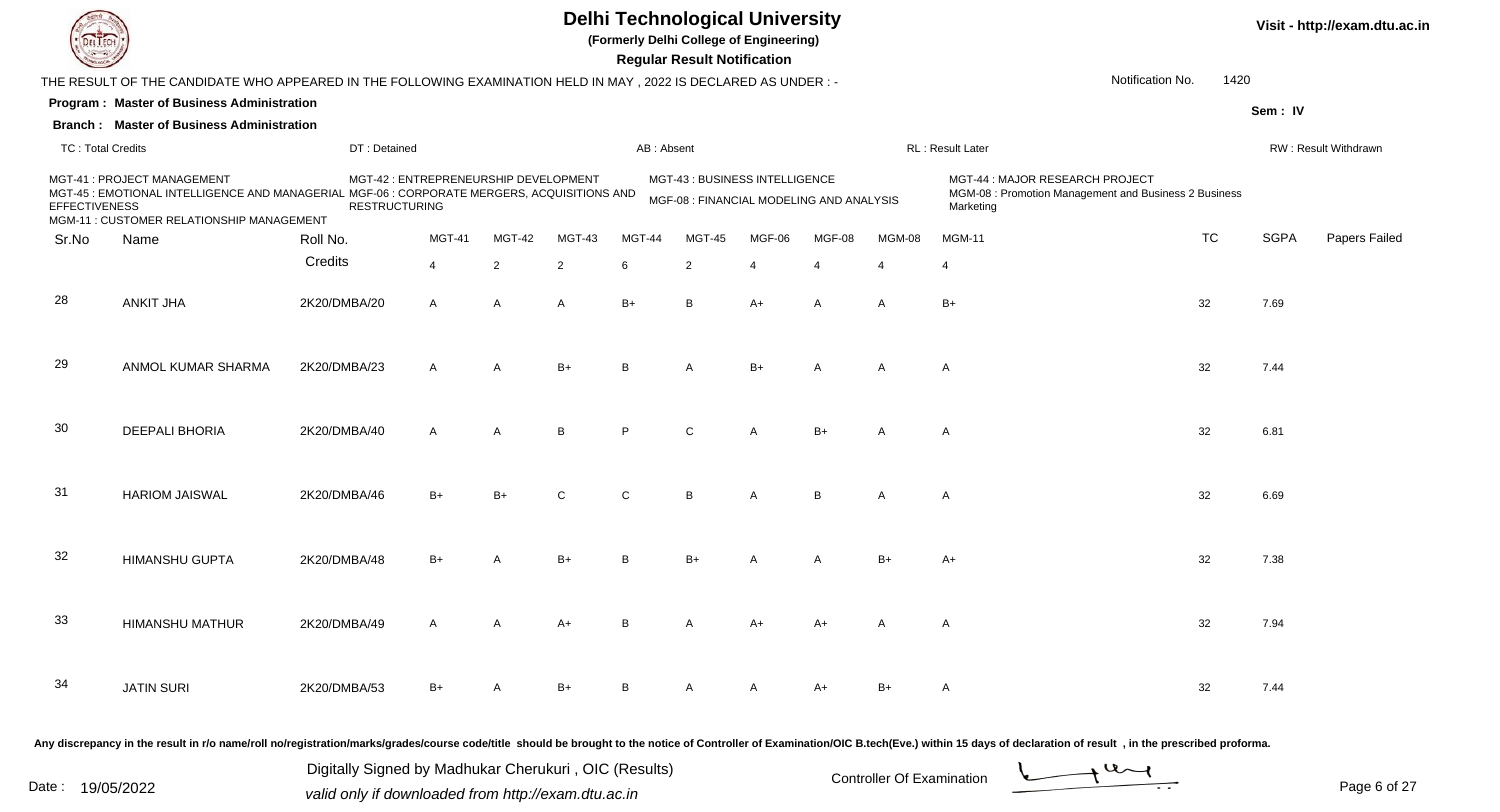

**(Formerly Delhi College of Engineering)**

**Visit - http://exam.dtu.ac.in**

 **Regular Result Notification**

| <b>Course Lines</b>      |                                                                                                                                                                         |                      |                                       |                |                |            | Regular Result Notification                                                |                       |        |                       |                                                                                                                                                                                                                                |           |             |                      |
|--------------------------|-------------------------------------------------------------------------------------------------------------------------------------------------------------------------|----------------------|---------------------------------------|----------------|----------------|------------|----------------------------------------------------------------------------|-----------------------|--------|-----------------------|--------------------------------------------------------------------------------------------------------------------------------------------------------------------------------------------------------------------------------|-----------|-------------|----------------------|
|                          | THE RESULT OF THE CANDIDATE WHO APPEARED IN THE FOLLOWING EXAMINATION HELD IN MAY, 2022 IS DECLARED AS UNDER:-                                                          |                      |                                       |                |                |            |                                                                            |                       |        |                       | Notification No.                                                                                                                                                                                                               | 1420      |             |                      |
|                          | Program: Master of Business Administration                                                                                                                              |                      |                                       |                |                |            |                                                                            |                       |        |                       |                                                                                                                                                                                                                                |           | Sem: IV     |                      |
|                          | <b>Branch: Master of Business Administration</b>                                                                                                                        |                      |                                       |                |                |            |                                                                            |                       |        |                       |                                                                                                                                                                                                                                |           |             |                      |
| <b>TC: Total Credits</b> |                                                                                                                                                                         | DT: Detained         |                                       |                |                | AB: Absent |                                                                            |                       |        |                       | RL: Result Later                                                                                                                                                                                                               |           |             | RW: Result Withdrawn |
| <b>EFFECTIVENESS</b>     | MGT-41 : PROJECT MANAGEMENT<br>MGT-45 : EMOTIONAL INTELLIGENCE AND MANAGERIAL MGF-06 : CORPORATE MERGERS, ACQUISITIONS AND<br>MGM-11 : CUSTOMER RELATIONSHIP MANAGEMENT | <b>RESTRUCTURING</b> | MGT-42 : ENTREPRENEURSHIP DEVELOPMENT |                |                |            | MGT-43 : BUSINESS INTELLIGENCE<br>MGF-08 : FINANCIAL MODELING AND ANALYSIS |                       |        |                       | MGT-44 : MAJOR RESEARCH PROJECT<br>MGM-08 : Promotion Management and Business 2 Business<br>Marketing                                                                                                                          |           |             |                      |
| Sr.No                    | Name                                                                                                                                                                    | Roll No.             | <b>MGT-41</b>                         | MGT-42         | <b>MGT-43</b>  | MGT-44     | <b>MGT-45</b>                                                              | MGF-06                | MGF-08 | MGM-08                | <b>MGM-11</b>                                                                                                                                                                                                                  | <b>TC</b> | <b>SGPA</b> | Papers Failec        |
|                          |                                                                                                                                                                         | Credits              | $\overline{4}$                        | $\overline{2}$ | $\overline{2}$ | 6          | $\overline{2}$                                                             | $\boldsymbol{\Delta}$ | 4      | $\boldsymbol{\Delta}$ | 4                                                                                                                                                                                                                              |           |             |                      |
| 35                       | <b>MOHIT GOEL</b>                                                                                                                                                       | 2K20/DMBA/68         | $\mathsf{A}$                          | $\overline{A}$ | $B+$           | A          | A+                                                                         | $A+$                  | Α      | A                     | A                                                                                                                                                                                                                              | 32        | 8.13        |                      |
| 36                       | <b>NIRAJ KUMAR</b>                                                                                                                                                      | 2K20/DMBA/80         | $\overline{A}$                        | $B+$           | $B+$           | $\Omega$   | A                                                                          | $A+$                  | $B+$   | $B+$                  | A                                                                                                                                                                                                                              | 32        | 7.19        |                      |
| 37                       | NISHTHA JAIN                                                                                                                                                            | 2K20/DMBA/81         | $A+$                                  | $A+$           | $\cap$         | $\circ$    | A                                                                          | $A+$                  | $A+$   | A                     | A                                                                                                                                                                                                                              | 32        | 8.94        |                      |
| 38                       | PALAK HANS                                                                                                                                                              | 2K20/DMBA/83         | $\mathsf{A}$                          | $\overline{A}$ | B              | B          | $B+$                                                                       | A                     | $A+$   | Α                     | $A+$                                                                                                                                                                                                                           | 32        | 7.69        |                      |
| 39                       | <b>RAJ KUMAR</b>                                                                                                                                                        | 2K20/DMBA/95         | $\mathsf{A}$                          | $B+$           | $\mathsf{C}$   | P          | R                                                                          | А                     | $B+$   | A                     | C                                                                                                                                                                                                                              | 32        | 6.38        |                      |
| 40                       | RAVI PRAKASH BANSWAL                                                                                                                                                    | 2K20/DMBA/98         | $A+$                                  | в              | B              | $B+$       |                                                                            |                       | $B+$   | $B+$                  | A                                                                                                                                                                                                                              | 32        | 7.31        |                      |
| 41                       | <b>RISHAB SENGUPTA</b>                                                                                                                                                  | 2K20/DMBA/101        | A+                                    |                | $\overline{A}$ | B          | $B+$                                                                       | $\circ$               | A      | A                     | $\mathsf{A}$                                                                                                                                                                                                                   | 32        | 7.94        |                      |
|                          |                                                                                                                                                                         |                      |                                       |                |                |            |                                                                            |                       |        |                       | Any discrepancy in the result in r/o name/roll no/registration/marks/grades/course code/title should be brought to the notice of Controller of Examination/OIC B.tech(Eve.) within 15 days of declaration of result , in the p |           |             |                      |

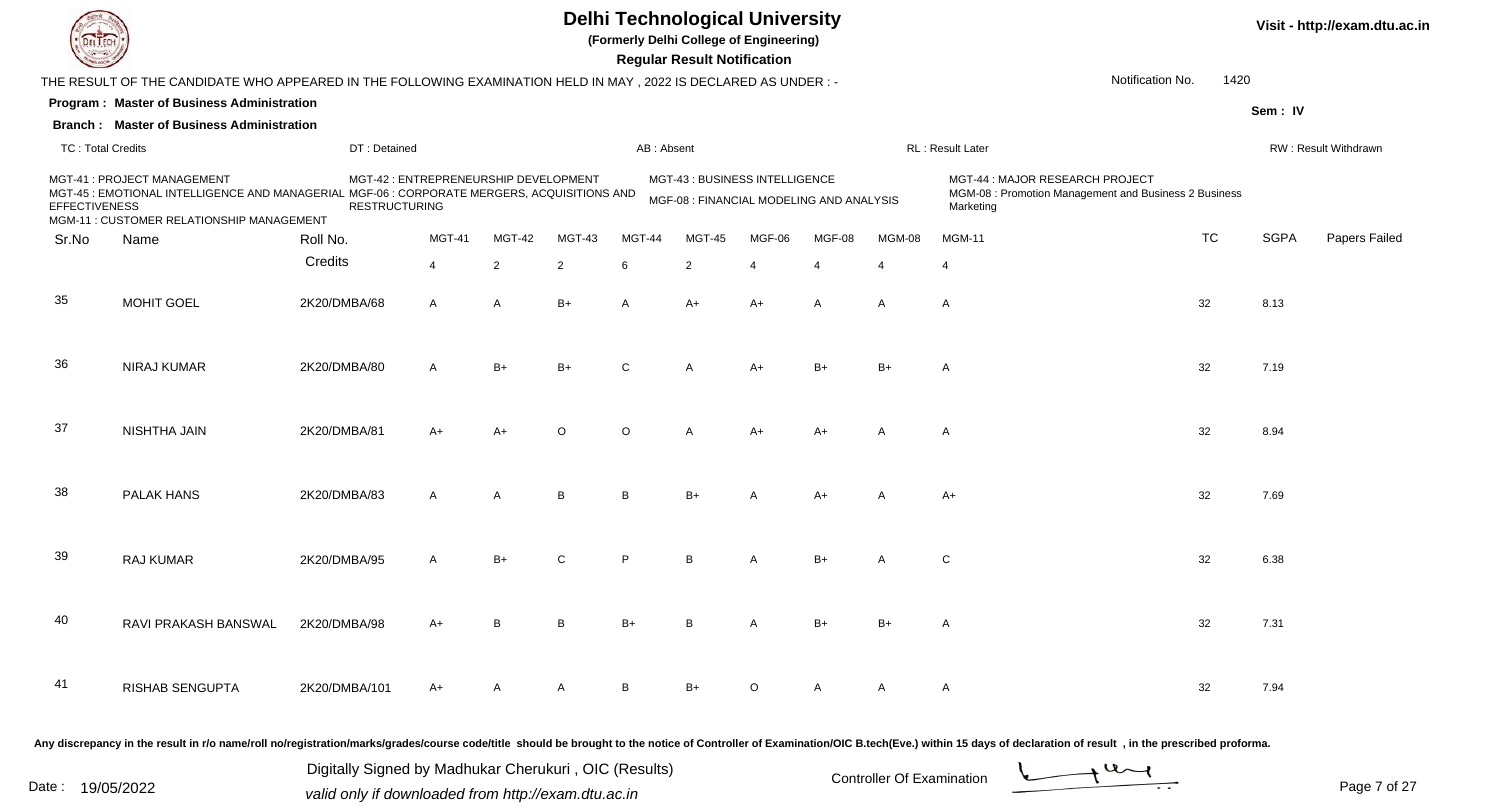

**(Formerly Delhi College of Engineering)**

**Visit - http://exam.dtu.ac.in**

 **Regular Result Notification**

| $\sim$            |                                                                                                             |                                                                                                                                                                         |                                                             |                     |                                                              |                                                                                                       |                         |                                                                            |                                                                                                                                                                               |                                                                           |                               |                                                                                 |                         |
|-------------------|-------------------------------------------------------------------------------------------------------------|-------------------------------------------------------------------------------------------------------------------------------------------------------------------------|-------------------------------------------------------------|---------------------|--------------------------------------------------------------|-------------------------------------------------------------------------------------------------------|-------------------------|----------------------------------------------------------------------------|-------------------------------------------------------------------------------------------------------------------------------------------------------------------------------|---------------------------------------------------------------------------|-------------------------------|---------------------------------------------------------------------------------|-------------------------|
|                   |                                                                                                             |                                                                                                                                                                         |                                                             |                     |                                                              |                                                                                                       |                         |                                                                            |                                                                                                                                                                               |                                                                           |                               |                                                                                 |                         |
|                   |                                                                                                             |                                                                                                                                                                         |                                                             |                     |                                                              |                                                                                                       |                         |                                                                            |                                                                                                                                                                               |                                                                           |                               |                                                                                 |                         |
|                   |                                                                                                             |                                                                                                                                                                         |                                                             |                     |                                                              |                                                                                                       |                         |                                                                            |                                                                                                                                                                               |                                                                           |                               |                                                                                 |                         |
|                   |                                                                                                             |                                                                                                                                                                         |                                                             |                     |                                                              |                                                                                                       |                         |                                                                            |                                                                                                                                                                               |                                                                           |                               |                                                                                 | RW: Result Withdrawn    |
|                   |                                                                                                             |                                                                                                                                                                         |                                                             |                     |                                                              |                                                                                                       |                         |                                                                            |                                                                                                                                                                               | MGT-44 : MAJOR RESEARCH PROJECT<br>Marketing                              |                               |                                                                                 |                         |
| Name              | Roll No.                                                                                                    | <b>MGT-41</b>                                                                                                                                                           | MGT-42                                                      | MGT-43              | MGT-44                                                       | <b>MGT-45</b>                                                                                         | MGF-06                  | MGF-08                                                                     | MGM-08                                                                                                                                                                        | <b>MGM-11</b>                                                             | <b>TC</b>                     | <b>SGPA</b>                                                                     | Papers Failec           |
|                   |                                                                                                             |                                                                                                                                                                         |                                                             |                     |                                                              |                                                                                                       |                         |                                                                            |                                                                                                                                                                               |                                                                           |                               |                                                                                 |                         |
|                   |                                                                                                             |                                                                                                                                                                         |                                                             |                     |                                                              |                                                                                                       |                         |                                                                            |                                                                                                                                                                               |                                                                           |                               |                                                                                 |                         |
| ROHAN CHAUDHARY   | 2K20/DMBA/103                                                                                               | $B+$                                                                                                                                                                    | $\overline{A}$                                              | $\mathsf{C}$        | B                                                            | A+                                                                                                    | Α                       | Α                                                                          | A                                                                                                                                                                             | A                                                                         | 32                            | 7.38                                                                            |                         |
| SANCHIT JAYESH    | 2K20/DMBA/111                                                                                               | $\mathsf{A}$                                                                                                                                                            | B                                                           | $B+$                | $B+$                                                         | B                                                                                                     | $A+$                    | A                                                                          | Α                                                                                                                                                                             | $\mathsf{A}$                                                              | 32                            | 7.63                                                                            |                         |
| SHANTANU RAI      | 2K20/DMBA/116                                                                                               | A+                                                                                                                                                                      |                                                             | A                   | A                                                            | $B+$                                                                                                  | ∩                       | A                                                                          | A+                                                                                                                                                                            | A+                                                                        | 32                            | 8.63                                                                            |                         |
|                   |                                                                                                             |                                                                                                                                                                         |                                                             |                     |                                                              |                                                                                                       |                         |                                                                            |                                                                                                                                                                               |                                                                           |                               |                                                                                 |                         |
| SHIVANI MISHRA    | 2K20/DMBA/121                                                                                               | $A+$                                                                                                                                                                    | A+                                                          | A                   | A                                                            | A                                                                                                     | $A+$                    | A                                                                          | $A+$                                                                                                                                                                          | A                                                                         | 32                            | 8.44                                                                            |                         |
|                   |                                                                                                             |                                                                                                                                                                         |                                                             |                     |                                                              |                                                                                                       |                         |                                                                            |                                                                                                                                                                               |                                                                           |                               |                                                                                 |                         |
|                   |                                                                                                             |                                                                                                                                                                         |                                                             |                     |                                                              |                                                                                                       |                         |                                                                            |                                                                                                                                                                               |                                                                           |                               |                                                                                 |                         |
| <b>UDIT GUPTA</b> | 2K20/DMBA/141                                                                                               | $\circ$                                                                                                                                                                 | $\Omega$                                                    | $\Omega$            | $A+$                                                         | A+                                                                                                    |                         | $\Omega$                                                                   | $A+$                                                                                                                                                                          | A                                                                         | 32                            | 9.25                                                                            |                         |
|                   |                                                                                                             |                                                                                                                                                                         |                                                             |                     |                                                              |                                                                                                       |                         |                                                                            |                                                                                                                                                                               |                                                                           |                               |                                                                                 |                         |
|                   | <b>TC: Total Credits</b><br>MGT-41 : PROJECT MANAGEMENT<br><b>EFFECTIVENESS</b><br><b>STEVEN NITIN BARA</b> | Program: Master of Business Administration<br><b>Branch: Master of Business Administration</b><br>MGM-11 : CUSTOMER RELATIONSHIP MANAGEMENT<br>Credits<br>2K20/DMBA/130 | DT: Detained<br><b>RESTRUCTURING</b><br>$\overline{4}$<br>B | 2<br>$\overline{B}$ | MGT-42 : ENTREPRENEURSHIP DEVELOPMENT<br>$\overline{2}$<br>B | MGT-45 : EMOTIONAL INTELLIGENCE AND MANAGERIAL MGF-06 : CORPORATE MERGERS, ACQUISITIONS AND<br>6<br>B | AB: Absent<br>2<br>$B+$ | n <del>c</del> yular n <del>c</del> sult notification<br>Δ<br><sub>R</sub> | THE RESULT OF THE CANDIDATE WHO APPEARED IN THE FOLLOWING EXAMINATION HELD IN MAY, 2022 IS DECLARED AS UNDER:-<br>MGT-43: BUSINESS INTELLIGENCE<br>$\boldsymbol{\Delta}$<br>B | MGF-08 : FINANCIAL MODELING AND ANALYSIS<br>$\boldsymbol{\Delta}$<br>$B+$ | RL: Result Later<br>4<br>$B+$ | Notification No.<br>MGM-08 : Promotion Management and Business 2 Business<br>32 | 1420<br>Sem: IV<br>6.31 |

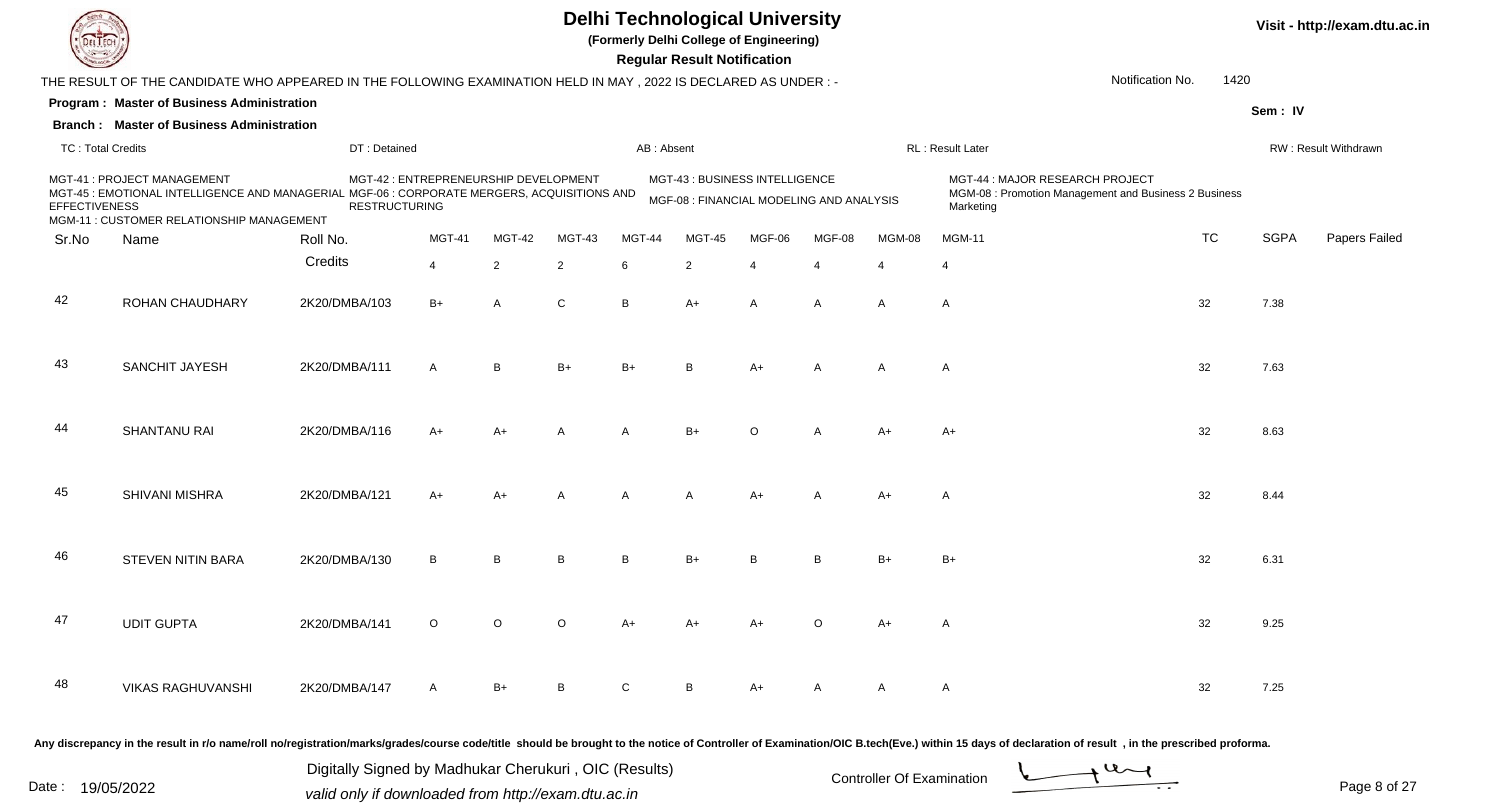

**(Formerly Delhi College of Engineering)**

**Visit - http://exam.dtu.ac.in**

 **Regular Result Notification**

|                      | THE RESULT OF THE CANDIDATE WHO APPEARED IN THE FOLLOWING EXAMINATION HELD IN MAY , 2022 IS DECLARED AS UNDER : -          |                                                                                                                 |                |              |        |            |                                                                           |        |                       |        |                                                                                                       | 1420<br>Notification No. |             |                             |
|----------------------|----------------------------------------------------------------------------------------------------------------------------|-----------------------------------------------------------------------------------------------------------------|----------------|--------------|--------|------------|---------------------------------------------------------------------------|--------|-----------------------|--------|-------------------------------------------------------------------------------------------------------|--------------------------|-------------|-----------------------------|
|                      | Program: Master of Business Administration                                                                                 |                                                                                                                 |                |              |        |            |                                                                           |        |                       |        |                                                                                                       |                          | Sem: IV     |                             |
|                      | <b>Branch: Master of Business Administration</b>                                                                           |                                                                                                                 |                |              |        |            |                                                                           |        |                       |        |                                                                                                       |                          |             |                             |
| TC: Total Credits    |                                                                                                                            | DT: Detained                                                                                                    |                |              |        | AB: Absent |                                                                           |        |                       |        | <b>RL: Result Later</b>                                                                               |                          |             | <b>RW: Result Withdrawn</b> |
| <b>EFFECTIVENESS</b> | MGT-41 : PROJECT MANAGEMENT<br>MGT-45 : EMOTIONAL INTELLIGENCE AND MANAGERIAL<br>MGM-11 : CUSTOMER RELATIONSHIP MANAGEMENT | MGT-42 : ENTREPRENEURSHIP DEVELOPMENT<br>L MGF-06 : CORPORATE MERGERS, ACQUISITIONS AND<br><b>RESTRUCTURING</b> |                |              |        |            | MGT-43: BUSINESS INTELLIGENCE<br>MGF-08 : FINANCIAL MODELING AND ANALYSIS |        |                       |        | MGT-44 : MAJOR RESEARCH PROJECT<br>MGM-08 : Promotion Management and Business 2 Business<br>Marketing |                          |             |                             |
| Sr.No                | Name                                                                                                                       | Roll No.                                                                                                        | MGT-41         | MGT-42       | MGT-43 | MGT-44     | MGT-45                                                                    | MGF-06 | MGF-08                | MGM-08 | <b>MGM-11</b>                                                                                         | <b>TC</b>                | <b>SGPA</b> | Papers Failed               |
|                      |                                                                                                                            | Credits                                                                                                         | $\overline{4}$ | 2            | 2      | 6          | 2                                                                         |        | $\boldsymbol{\Delta}$ |        | 4                                                                                                     |                          |             |                             |
| 49                   | YASH AGARWAL                                                                                                               | 2K20/DMBA/151                                                                                                   | $A+$           | A            | $B+$   | C.         | A                                                                         | A+     | $B+$                  | $A+$   | B                                                                                                     | 32                       | 7.38        |                             |
| 50                   | YASH SAROHA                                                                                                                | 2K20/DMBA/153                                                                                                   | $\mathsf{A}$   | $\mathsf{A}$ | B      | $B+$       | $B+$                                                                      | A+     | $B+$                  | A      | $B+$                                                                                                  | 32                       | 7.50        |                             |
| 51                   | PRABHAKAR MALLIK                                                                                                           | 2K20/DMBA/158                                                                                                   | $A+$           | $A+$         | $B+$   | $A+$       | A                                                                         |        | $A+$                  | A      | $A+$                                                                                                  | 32                       | 8.56        |                             |

Any discrepancy in the result in r/o name/roll no/registration/marks/grades/course code/title should be brought to the notice of Controller of Examination/OIC B.tech(Eve.) within 15 days of declaration of result, in the pr

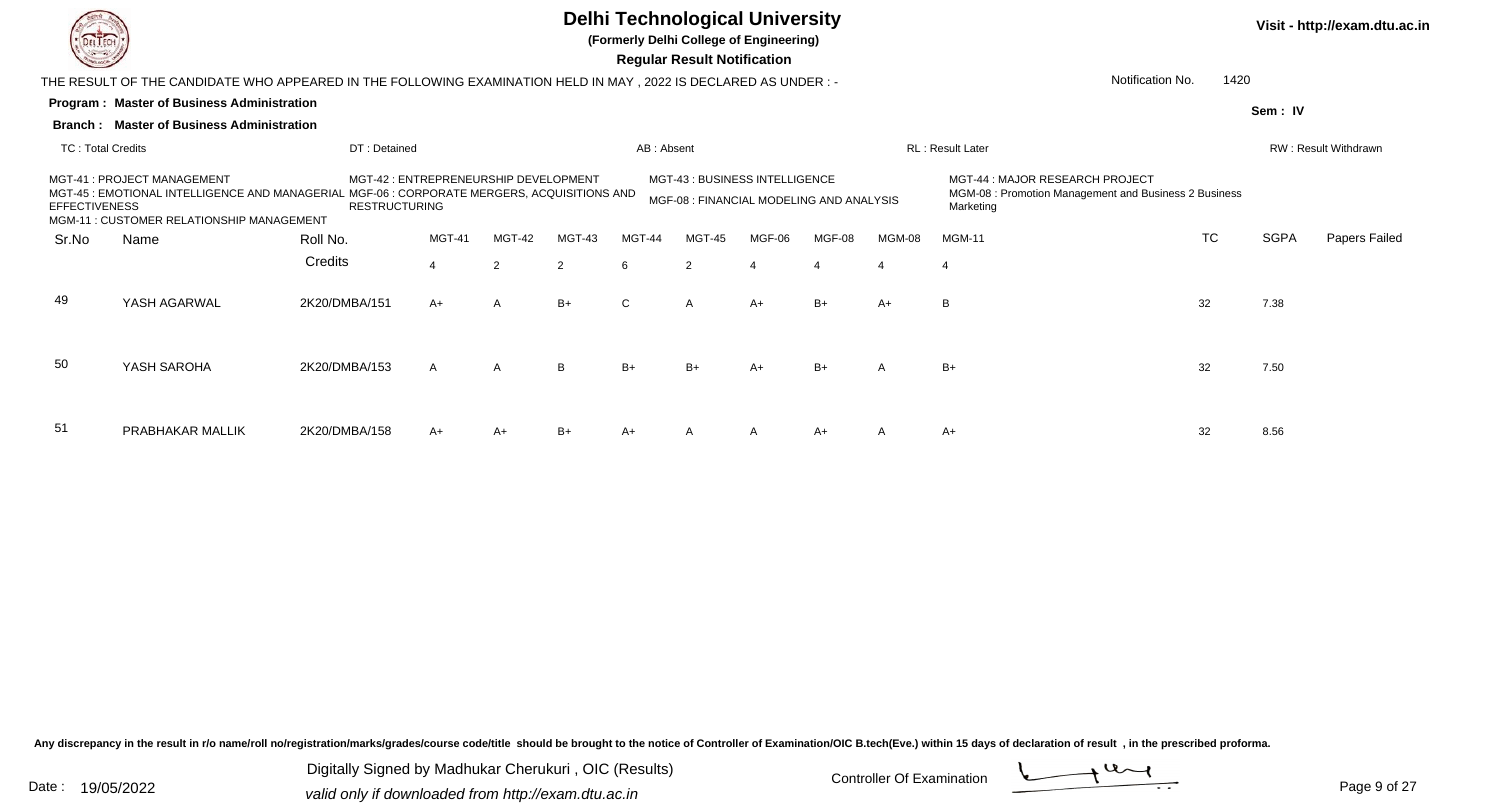

**(Formerly Delhi College of Engineering)**

 **Regular Result Notification**

|                          | THE RESULT OF THE CANDIDATE WHO APPEARED IN THE FOLLOWING EXAMINATION HELD IN MAY, 2022 IS DECLARED AS UNDER :-                                                       |                      |                                       |                |                |               |                                                                            |                |         |               | Notification No.                                                                | 1420      |             |                      |
|--------------------------|-----------------------------------------------------------------------------------------------------------------------------------------------------------------------|----------------------|---------------------------------------|----------------|----------------|---------------|----------------------------------------------------------------------------|----------------|---------|---------------|---------------------------------------------------------------------------------|-----------|-------------|----------------------|
|                          | <b>Program: Master of Business Administration</b>                                                                                                                     |                      |                                       |                |                |               |                                                                            |                |         |               |                                                                                 |           | Sem: IV     |                      |
|                          | <b>Branch: Master of Business Administration</b>                                                                                                                      |                      |                                       |                |                |               |                                                                            |                |         |               |                                                                                 |           |             |                      |
| <b>TC: Total Credits</b> |                                                                                                                                                                       | DT: Detained         |                                       |                |                | AB: Absent    |                                                                            |                |         |               | RL: Result Later                                                                |           |             | RW: Result Withdrawn |
| <b>EFFECTIVENESS</b>     | MGT-41 : PROJECT MANAGEMENT<br>MGT-45 : EMOTIONAL INTELLIGENCE AND MANAGERIAL MGF-06 : CORPORATE MERGERS, ACQUISITIONS AND<br>MGS-10 : OPERATIONS RESEARCH & STRATEGY | <b>RESTRUCTURING</b> | MGT-42 : ENTREPRENEURSHIP DEVELOPMENT |                |                |               | MGT-43 : BUSINESS INTELLIGENCE<br>MGF-08 : FINANCIAL MODELING AND ANALYSIS |                |         |               | MGT-44: MAJOR RESEARCH PROJECT<br>MGS-07 : SUPPLY CHAIN STRATEGY AND INNOVATION |           |             |                      |
| Sr.No                    | Name                                                                                                                                                                  | Roll No.             | <b>MGT-41</b>                         | <b>MGT-42</b>  | <b>MGT-43</b>  | <b>MGT-44</b> | <b>MGT-45</b>                                                              | MGF-06         | MGF-08  | <b>MGS-07</b> | <b>MGS-10</b>                                                                   | <b>TC</b> | <b>SGPA</b> | Papers Failec        |
|                          |                                                                                                                                                                       | Credits              | $\overline{4}$                        | $\overline{2}$ | $\overline{2}$ | 6             | 2                                                                          | $\overline{4}$ | 4       | 4             | $\overline{4}$                                                                  |           |             |                      |
| 52                       | <b>ABHAY TRIPATHI</b>                                                                                                                                                 | 2K20/DMBA/06         | $A+$                                  | A              | A              | $A+$          | $A+$                                                                       | $A+$           | $\circ$ | $A+$          | $\overline{A}$                                                                  | 32        | 8.88        |                      |
| 53                       | <b>AKASH KUMAR</b>                                                                                                                                                    | 2K20/DMBA/14         | $A+$                                  |                | A              | $B+$          | $A+$                                                                       |                | $B+$    | $B+$          | A+                                                                              | 32        | 7.88        |                      |
| 54                       | <b>MEGHA ANAND</b>                                                                                                                                                    | 2K20/DMBA/64         | $\mathsf{A}$                          | A              | Α              | $B+$          | A                                                                          | A              | $B+$    | $A+$          | $\mathsf{A}$                                                                    | 32        | 7.81        |                      |
| 55                       | PARTH SINGH                                                                                                                                                           | 2K20/DMBA/85         | A                                     | А              | $B+$           | C             | $B+$                                                                       |                | $B+$    | $B+$          | A                                                                               | 32        | 6.94        |                      |
| 56                       | PIYUSH KUMAR                                                                                                                                                          | 2K20/DMBA/87         | A+                                    |                | A              | B             | $B+$                                                                       |                | $B+$    | $A+$          | B+                                                                              | 32        | 7.56        |                      |
| 57                       | RIYA GOEL                                                                                                                                                             | 2K20/DMBA/102        | A+                                    |                | $\Omega$       |               |                                                                            |                |         | $A+$          | A+                                                                              | 32        | 8.63        |                      |
| 58                       | SIDDHARTH JAIN                                                                                                                                                        | 2K20/DMBA/123        | $A+$                                  |                |                | A+            | $\Omega$                                                                   | $A+$           | A       | A             | $\circ$                                                                         | 32        | 8.81        |                      |
|                          |                                                                                                                                                                       |                      |                                       |                |                |               |                                                                            |                |         |               |                                                                                 |           |             |                      |

Any discrepancy in the result in r/o name/roll no/registration/marks/grades/course code/title should be brought to the notice of Controller of Examination/OIC B.tech(Eve.) within 15 days of declaration of result , in the p

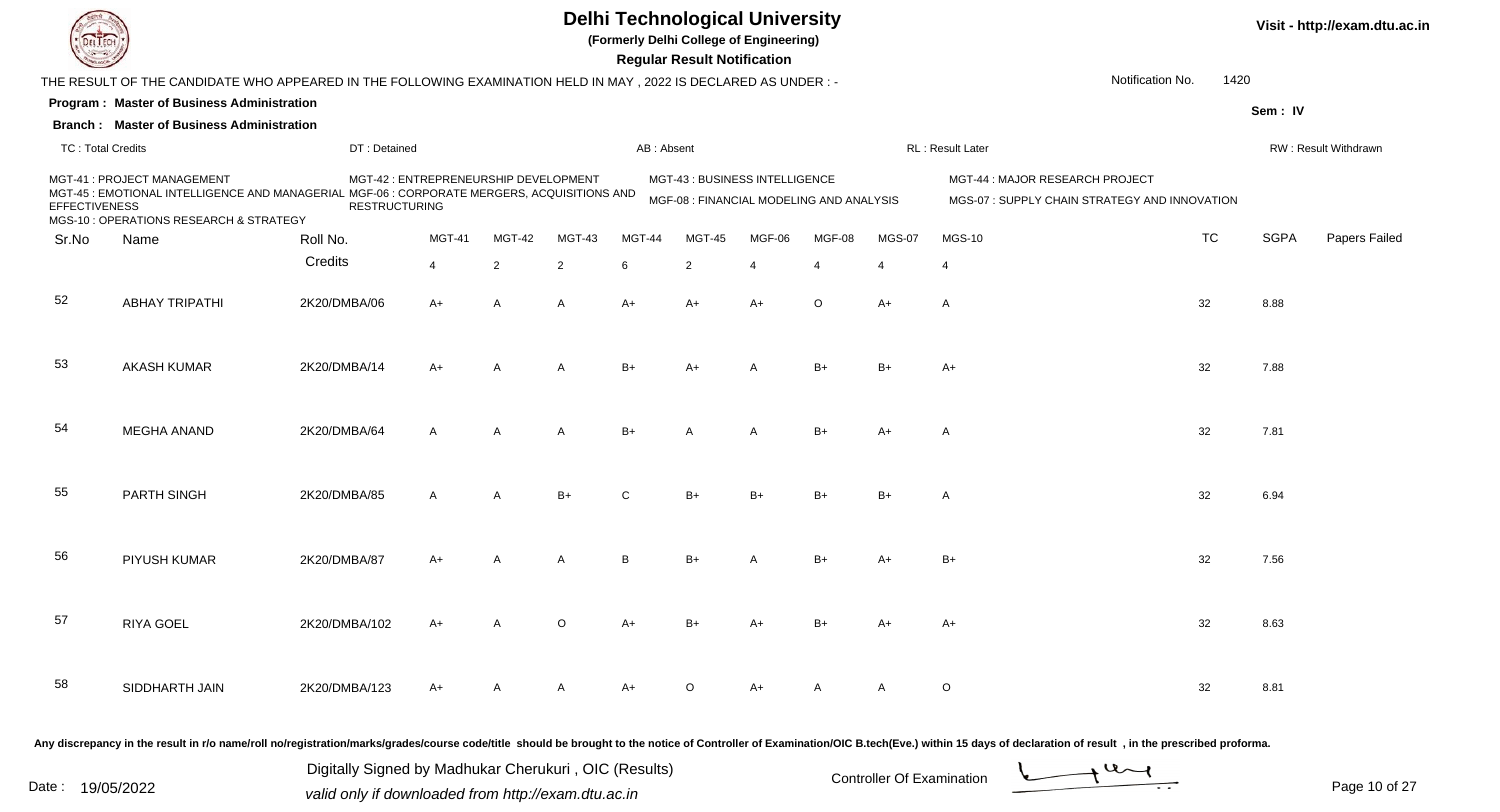

**(Formerly Delhi College of Engineering)**

**Sem : IV**

**Program : Master of Business Administration Regular Result NotificationBranch : Master of Business Administration**THE RESULT OF THE CANDIDATE WHO APPEARED IN THE FOLLOWING EXAMINATION HELD IN MAY , 2022 IS DECLARED AS UNDER : -Notification No.1420

TC : Total Credits DT : Detainedd AB : Absent RL : Result Later RW : Result Withdrawn Sr.Noo Name Roll No. **Credits** MGT-41 : PROJECT MANAGEMENT MGT-42 : ENTREPRENEURSHIP DEVELOPMENT MGT-43 : BUSINESS INTELLIGENCE MGT-44 : MAJOR RESEARCH PROJECT MGT-45 : EMOTIONAL INTELLIGENCE AND MANAGERIAL MGF-06 : CORPORATE MERGERS, ACQUISITIONS AND **EFFECTIVENESS**  MGS-10 : OPERATIONS RESEARCH & STRATEGYRESTRUCTURING MGF-08 : FINANCIAL MODELING AND ANALYSIS MGS-07 : SUPPLY CHAIN STRATEGY AND INNOVATION MGT-41 MGT-42 MGT-43 MGT-44 MGT-45 MGF-06 MGF-08 MGS-07 MGS-10 TCTC SGPA Papers Failed 44 2 2 6 2 4 4 4 4 59 SIMRANN 2K20/DMBA/126 A+ A A+ A+ O A+ A+ O O S 60 SMRITI PANDEY 2K20/DMBA/128 A+ <sup>A</sup> B+ <sup>O</sup> A+ A+ <sup>O</sup> A+ A+ <sup>32</sup> 9.13 61 TANYA KALRAA 2K20/DMBA/137 A A B+ O A+ A A+ A A+ A A+ S 62 TELANGAE RAHUL 2K20/DMBA/140 <sup>O</sup>O B+ B B+ B+ A+ B+ A B 32 7.56 63 YASH PRIYA2K20/DMBA/152 A+ B+ A+ B+ <sup>A</sup> <sup>A</sup> A+ A+ <sup>O</sup> <sup>32</sup> 8.44

Any discrepancy in the result in r/o name/roll no/registration/marks/grades/course code/title should be brought to the notice of Controller of Examination/OIC B.tech(Eve.) within 15 days of declaration of result , in the p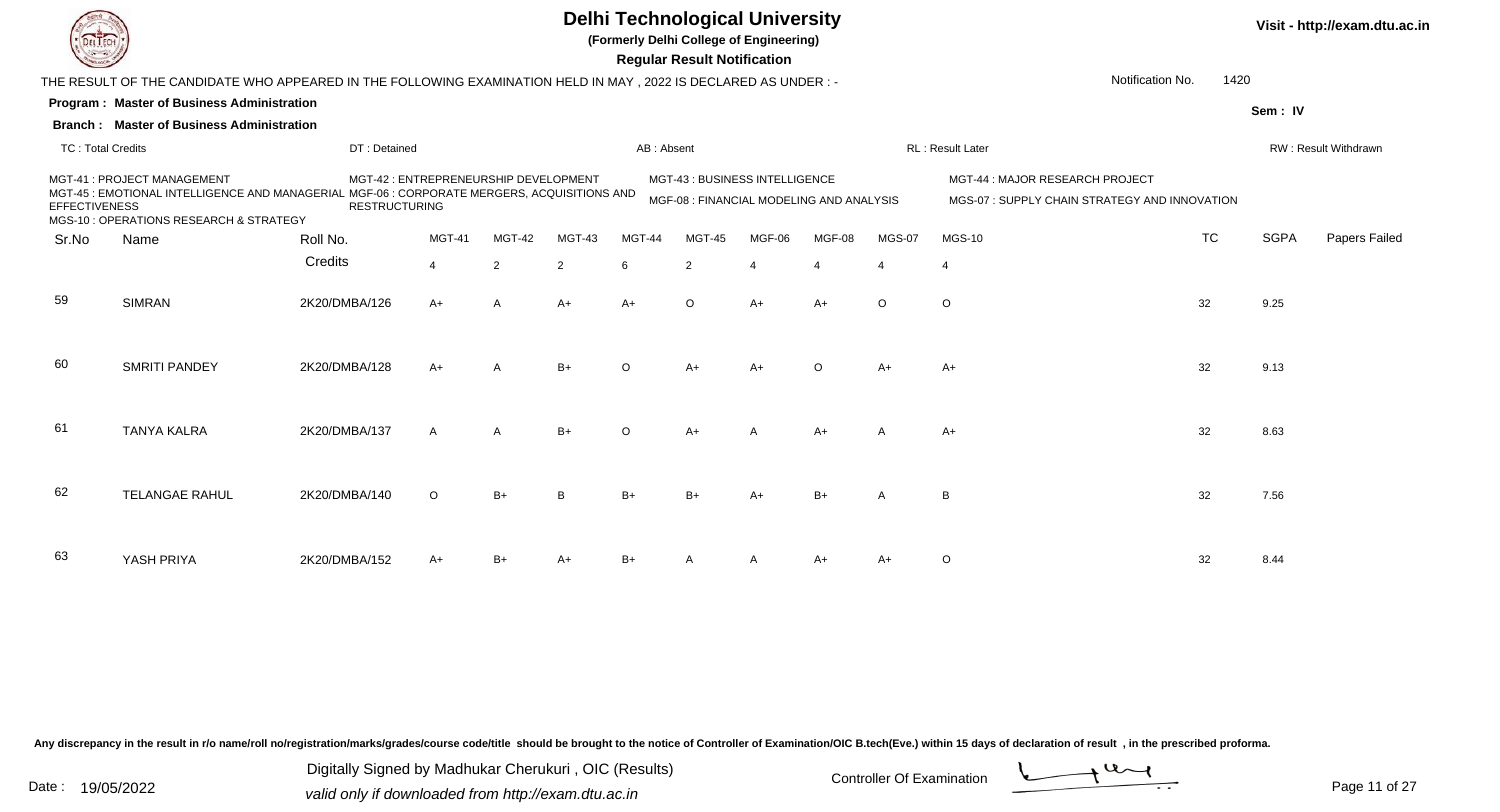

**(Formerly Delhi College of Engineering)**

**Visit - http://exam.dtu.ac.in**

**Program : Master of Business Administration Regular Result NotificationSem : IVBranch : Master of Business Administration**THE RESULT OF THE CANDIDATE WHO APPEARED IN THE FOLLOWING EXAMINATION HELD IN MAY , 2022 IS DECLARED AS UNDER : -TC : Total Credits DT : Detainedd AB : Absent RL : Result Later RW : Result Withdrawn Notification No. 1420Sr.NoName Roll No. **Credits** MGT-41 : PROJECT MANAGEMENT MGT-42 : ENTREPRENEURSHIP DEVELOPMENT MGT-43 : BUSINESS INTELLIGENCE MGT-44 : MAJOR RESEARCH PROJECT MGT-45 : EMOTIONAL INTELLIGENCE AND MANAGERIAL MGH-06 : CROSS CULTURAL AND INTERNATIONAL **EFFECTIVENESS**  MGM-10 : DIGITAL MARKETINGHUMAN RESOURCE MANAGEMENTMGH-07 : PERFORMANCE MANAGEMENT MGM-08 : Promotion Management and Business 2 Business<br>Marketing MGT-41 MGT-42 MGT-43 MGT-44 MGT-45 MGH-06 MGH-07 MGM-08 MGM-10 TCTC SGPA Papers Failed 44 2 2 6 2 4 4 4 4 64 ADITI UPADHYAYA 2K20/DMBA/08 B+ A+ A+ B+ <sup>C</sup> B+ <sup>A</sup> <sup>A</sup> B+ <sup>32</sup> 7.38 65 ANKITA PARASHAR 2K20/DMBA/22 B+ <sup>A</sup> B+ <sup>C</sup> <sup>B</sup> <sup>A</sup> A+ <sup>A</sup> A+ <sup>32</sup> 7.38 66 BHAVYA GUPTA 2K20/DMBA/30 A+ A+ A+ B+ <sup>A</sup> <sup>A</sup> <sup>A</sup> <sup>A</sup> A+ <sup>32</sup> 8.19 67 KAURAVI PHUKANN 2K20/DMBA/57 A+ A A A A+ A+ A A A A A A S 32 8.38 68 TANYA SINHAA 2K20/DMBA/138 B+ A A B+ A+ B+ A A A+ 32 7.75 69 VASUDHA KAUL 2K20/DMBA/146 <sup>O</sup>O A A A A+ A A+ A A+ A A+ 32 8.56 70 Barsha Singh2K20/DMBA/165 A B+ B B C C A A+ A A <br>32 7.38 Any discrepancy in the result in r/o name/roll no/registration/marks/grades/course code/title should be brought to the notice of Controller of Examination/OIC B.tech(Eve.) within 15 days of declaration of result , in the p

Date : 19/05/2022 Valid only if downloaded from http://exam.dtu.ac.in<br>
Date : 19/05/2022 valid only if downloaded from http://exam.dtu.ac.in

Digitally Signed by Madhukar Cherukuri , OIC (Results)

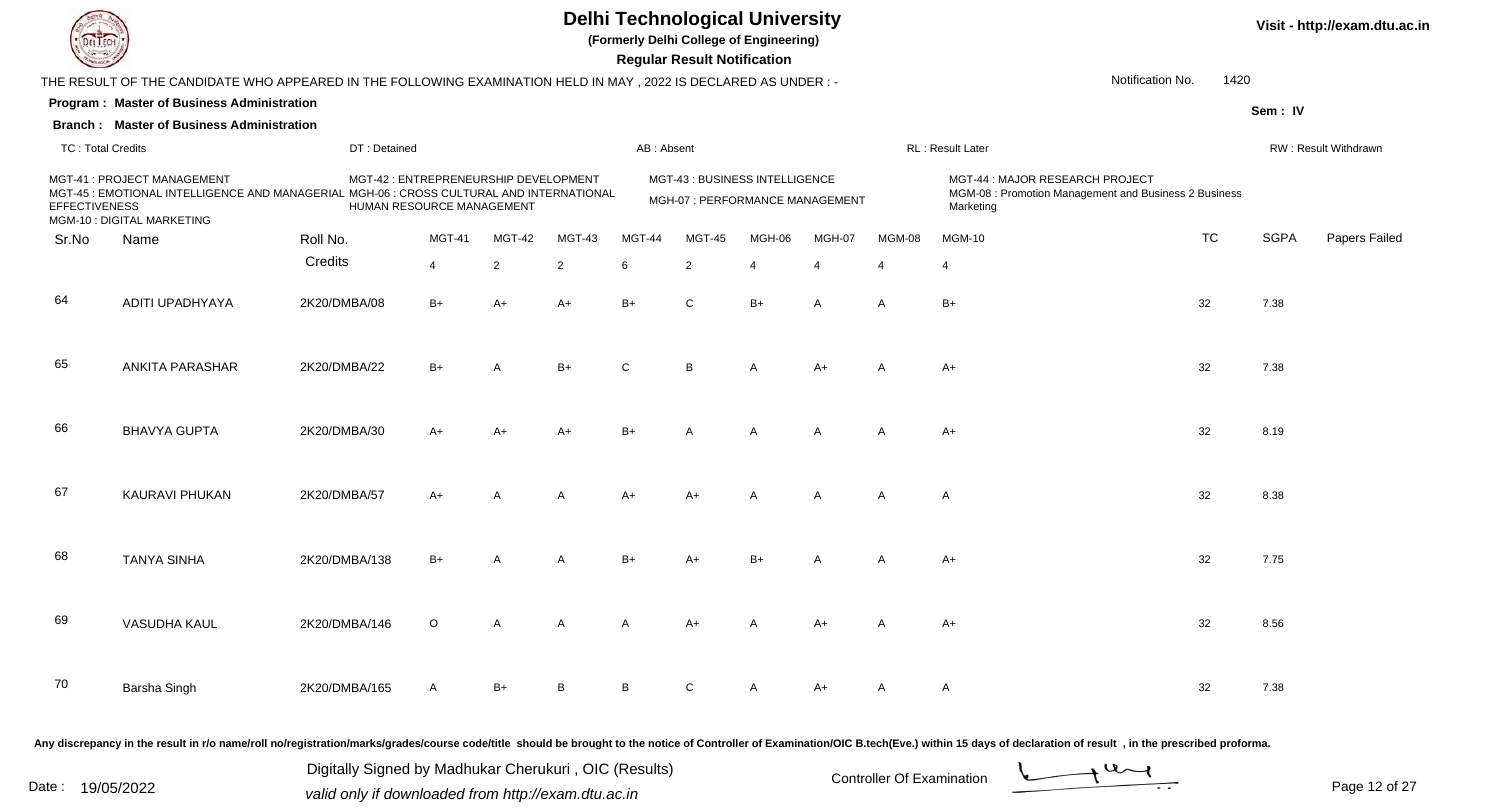

**(Formerly Delhi College of Engineering)**

 **Regular Result Notification**

|                          | THE RESULT OF THE CANDIDATE WHO APPEARED IN THE FOLLOWING EXAMINATION HELD IN MAY , 2022 IS DECLARED AS UNDER :-                                                     |              |                                                                    |                |                |            |                |                                                                   |              |                          | Notification No.                                                                                      | 1420      |             |                      |
|--------------------------|----------------------------------------------------------------------------------------------------------------------------------------------------------------------|--------------|--------------------------------------------------------------------|----------------|----------------|------------|----------------|-------------------------------------------------------------------|--------------|--------------------------|-------------------------------------------------------------------------------------------------------|-----------|-------------|----------------------|
|                          | Program: Master of Business Administration                                                                                                                           |              |                                                                    |                |                |            |                |                                                                   |              |                          |                                                                                                       |           | Sem: IV     |                      |
|                          | <b>Branch: Master of Business Administration</b>                                                                                                                     |              |                                                                    |                |                |            |                |                                                                   |              |                          |                                                                                                       |           |             |                      |
| <b>TC: Total Credits</b> |                                                                                                                                                                      | DT: Detained |                                                                    |                |                | AB: Absent |                |                                                                   |              |                          | RL: Result Later                                                                                      |           |             | RW: Result Withdrawn |
| <b>EFFECTIVENESS</b>     | MGT-41 : PROJECT MANAGEMENT<br>MGT-45 : EMOTIONAL INTELLIGENCE AND MANAGERIAL MGH-06 : CROSS CULTURAL AND INTERNATIONAL<br>MGM-11 : CUSTOMER RELATIONSHIP MANAGEMENT |              | MGT-42 : ENTREPRENEURSHIP DEVELOPMENT<br>HUMAN RESOURCE MANAGEMENT |                |                |            |                | MGT-43 : BUSINESS INTELLIGENCE<br>MGH-07 : PERFORMANCE MANAGEMENT |              |                          | MGT-44 : MAJOR RESEARCH PROJECT<br>MGM-08 : Promotion Management and Business 2 Business<br>Marketing |           |             |                      |
| Sr.No                    | Name                                                                                                                                                                 | Roll No.     | <b>MGT-41</b>                                                      | MGT-42         | <b>MGT-43</b>  | MGT-44     | MGT-45         | MGH-06                                                            | MGH-07       | MGM-08                   | <b>MGM-11</b>                                                                                         | <b>TC</b> | <b>SGPA</b> | Papers Failec        |
|                          |                                                                                                                                                                      | Credits      | $\overline{4}$                                                     | $\overline{2}$ | $\overline{2}$ | 6          | $\overline{2}$ | $\Delta$                                                          |              | $\boldsymbol{\varDelta}$ | $\boldsymbol{\Lambda}$                                                                                |           |             |                      |
| 71                       | BHAWINI BHARDWAJ                                                                                                                                                     | 2K20/DMBA/31 | $A+$                                                               | $A+$           | $A+$           | $A+$       | $A+$           | $\circ$                                                           | $A+$         | $\circ$                  | $\circ$                                                                                               | 32        | 9.38        |                      |
| 72                       | <b>KAPIL KUMAR</b>                                                                                                                                                   | 2K20/DMBA/55 | $B+$                                                               |                | $B+$           | $B+$       | A+             |                                                                   | $A+$         |                          | B+                                                                                                    | 32        | 7.56        |                      |
| 73                       | <b>LAV SHARMA</b>                                                                                                                                                    | 2K20/DMBA/59 | $A+$                                                               | A+             | $A+$           | $A+$       | A              | A                                                                 | $\mathsf{A}$ | $\overline{A}$           | $\overline{A}$                                                                                        | 32        | 8.44        |                      |
| 74                       | MRIDULA SHARMA                                                                                                                                                       | 2K20/DMBA/69 | $B+$                                                               |                | $B+$           |            | <sub>R</sub>   |                                                                   | $A+$         | $A+$                     | $\overline{A}$                                                                                        | 32        | 7.81        |                      |
| 75                       | MUSKAAN UPRETI                                                                                                                                                       | 2K20/DMBA/70 | $\mathsf{A}$                                                       | $\Omega$       | $A+$           | $B+$       | $A+$           | A                                                                 | $\circ$      | $\overline{A}$           | $\circ$                                                                                               | 32        | 8.56        |                      |
| 76                       | <b>MUSKAAN JAIN</b>                                                                                                                                                  | 2K20/DMBA/71 | $B+$                                                               | A              | $A+$           | $B+$       | A              | A                                                                 | $A+$         | $\overline{A}$           | $\circ$                                                                                               | 32        | 8.13        |                      |
| 77                       | <b>NAMAN JAIN</b>                                                                                                                                                    | 2K20/DMBA/73 | $\mathsf{A}$                                                       | A              | $B+$           |            | $B+$           |                                                                   | $A+$         | A                        | $\circ$                                                                                               | 32        | 8.13        |                      |
|                          |                                                                                                                                                                      |              |                                                                    |                |                |            |                |                                                                   |              |                          |                                                                                                       |           |             |                      |

Any discrepancy in the result in r/o name/roll no/registration/marks/grades/course code/title should be brought to the notice of Controller of Examination/OIC B.tech(Eve.) within 15 days of declaration of result, in the pr

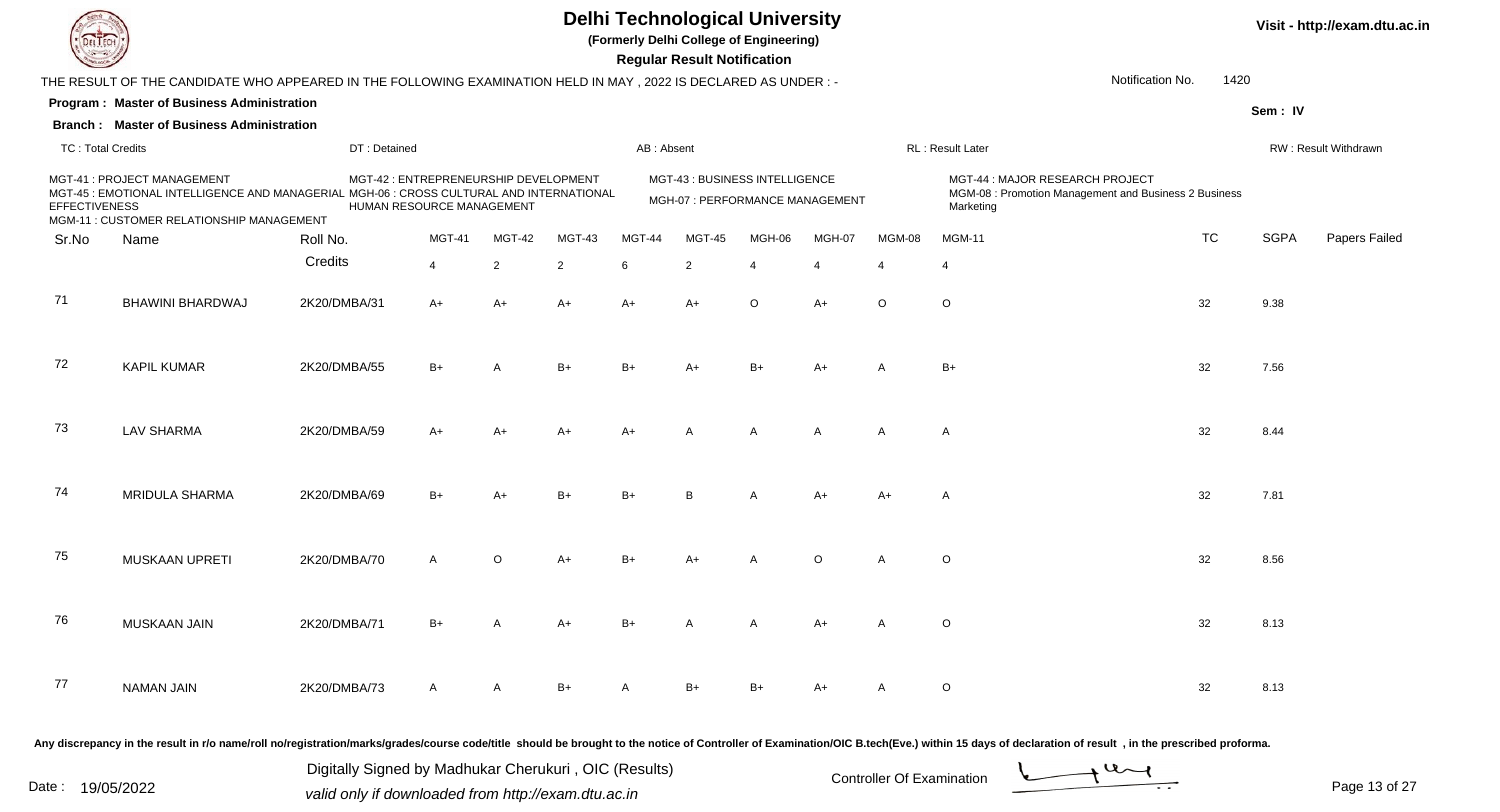

**(Formerly Delhi College of Engineering)**

 **Regular Result Notification**

|                          |                                                                                                                                                                     |                                                                    |                                       |                |                |                | Regular Result Notification                                       |        |        |               |                                                                                                       |           |             |                             |
|--------------------------|---------------------------------------------------------------------------------------------------------------------------------------------------------------------|--------------------------------------------------------------------|---------------------------------------|----------------|----------------|----------------|-------------------------------------------------------------------|--------|--------|---------------|-------------------------------------------------------------------------------------------------------|-----------|-------------|-----------------------------|
|                          | THE RESULT OF THE CANDIDATE WHO APPEARED IN THE FOLLOWING EXAMINATION HELD IN MAY , 2022 IS DECLARED AS UNDER :-                                                    |                                                                    |                                       |                |                |                |                                                                   |        |        |               | Notification No.                                                                                      | 1420      |             |                             |
|                          | <b>Program: Master of Business Administration</b>                                                                                                                   |                                                                    |                                       |                |                |                |                                                                   |        |        |               |                                                                                                       |           | Sem: IV     |                             |
|                          | <b>Branch: Master of Business Administration</b>                                                                                                                    |                                                                    |                                       |                |                |                |                                                                   |        |        |               |                                                                                                       |           |             |                             |
| <b>TC: Total Credits</b> |                                                                                                                                                                     | DT: Detained                                                       |                                       |                |                | AB: Absent     |                                                                   |        |        |               | <b>RL: Result Later</b>                                                                               |           |             | <b>RW: Result Withdrawn</b> |
| <b>EFFECTIVENESS</b>     | MGT-41: PROJECT MANAGEMENT<br>MGT-45 : EMOTIONAL INTELLIGENCE AND MANAGERIAL MGH-06 : CROSS CULTURAL AND INTERNATIONAL<br>MGM-11 : CUSTOMER RELATIONSHIP MANAGEMENT | HUMAN RESOURCE MANAGEMENT                                          | MGT-42 : ENTREPRENEURSHIP DEVELOPMENT |                |                |                | MGT-43 : BUSINESS INTELLIGENCE<br>MGH-07 : PERFORMANCE MANAGEMENT |        |        |               | MGT-44 : MAJOR RESEARCH PROJECT<br>MGM-08 : Promotion Management and Business 2 Business<br>Marketing |           |             |                             |
| Sr.No                    | Name                                                                                                                                                                | Roll No.                                                           | <b>MGT-41</b>                         | MGT-42         | MGT-43         | MGT-44         | <b>MGT-45</b>                                                     | MGH-06 | MGH-07 | MGM-08        | <b>MGM-11</b>                                                                                         | <b>TC</b> | <b>SGPA</b> | Papers Failed               |
|                          |                                                                                                                                                                     | Credits                                                            | $\overline{4}$                        | $\overline{2}$ | $\overline{2}$ | 6              | $\overline{2}$                                                    |        |        |               |                                                                                                       |           |             |                             |
| 78                       | SARTHAK ARORA                                                                                                                                                       | 2K20/DMBA/113                                                      | $A+$                                  | A              | A              | A              | $B+$                                                              | $B+$   | $A+$   | A             | $A+$                                                                                                  | 32        | 8.19        |                             |
| 79                       | ABDUL MATIN BAREKZI                                                                                                                                                 | 2K20/DMBA/160                                                      | $B+$                                  | $\overline{A}$ | B              | R <sub>1</sub> |                                                                   | $B+$   | A      | <b>B</b>      | C                                                                                                     | 32        | 6.63        |                             |
| -80                      | <b>Bibek Dangi</b>                                                                                                                                                  | 2K20/DMBA/164                                                      | $A+$                                  | A              | $\mathsf{A}$   | $B+$           | $B+$                                                              |        | $A+$   | $B+$          | A                                                                                                     | 32        | 7.88        |                             |
| <b>EFFECTIVENESS</b>     | MGT-41: PROJECT MANAGEMENT<br>MGT-45 : EMOTIONAL INTELLIGENCE AND MANAGERIAL MGH-06 : CROSS CULTURAL AND INTERNATIONAL<br>MGS-10 : OPERATIONS RESEARCH & STRATEGY   | MGT-42 : ENTREPRENEURSHIP DEVELOPMENT<br>HUMAN RESOURCE MANAGEMENT |                                       |                |                |                | MGT-43: BUSINESS INTELLIGENCE<br>MGH-07: PERFORMANCE MANAGEMENT   |        |        |               | MGT-44 : MAJOR RESEARCH PROJECT<br>MGS-07: SUPPLY CHAIN STRATEGY AND INNOVATION                       |           |             |                             |
| Sr.No                    | Name                                                                                                                                                                | Roll No.                                                           | <b>MGT-41</b>                         | MGT-42         | MGT-43         | MGT-44         | MGT-45                                                            | MGH-06 | MGH-07 | <b>MGS-07</b> | <b>MGS-10</b>                                                                                         | <b>TC</b> | <b>SGPA</b> | Papers Failed               |
|                          |                                                                                                                                                                     | Credits                                                            | $\overline{\mathbf{A}}$               | $\overline{2}$ | $\overline{2}$ | 6              | 2                                                                 |        |        |               |                                                                                                       |           |             |                             |
| -81                      | SARVODHYA RAKESH<br><b>BAHRI</b>                                                                                                                                    | 2K20/DMBA/114                                                      | $A+$                                  | $A+$           | A              | $B+$           | $B+$                                                              | $B+$   | A      | A             | $B+$                                                                                                  | 32        | 7.69        |                             |

Any discrepancy in the result in r/o name/roll no/registration/marks/grades/course code/title should be brought to the notice of Controller of Examination/OIC B.tech(Eve.) within 15 days of declaration of result, in the pr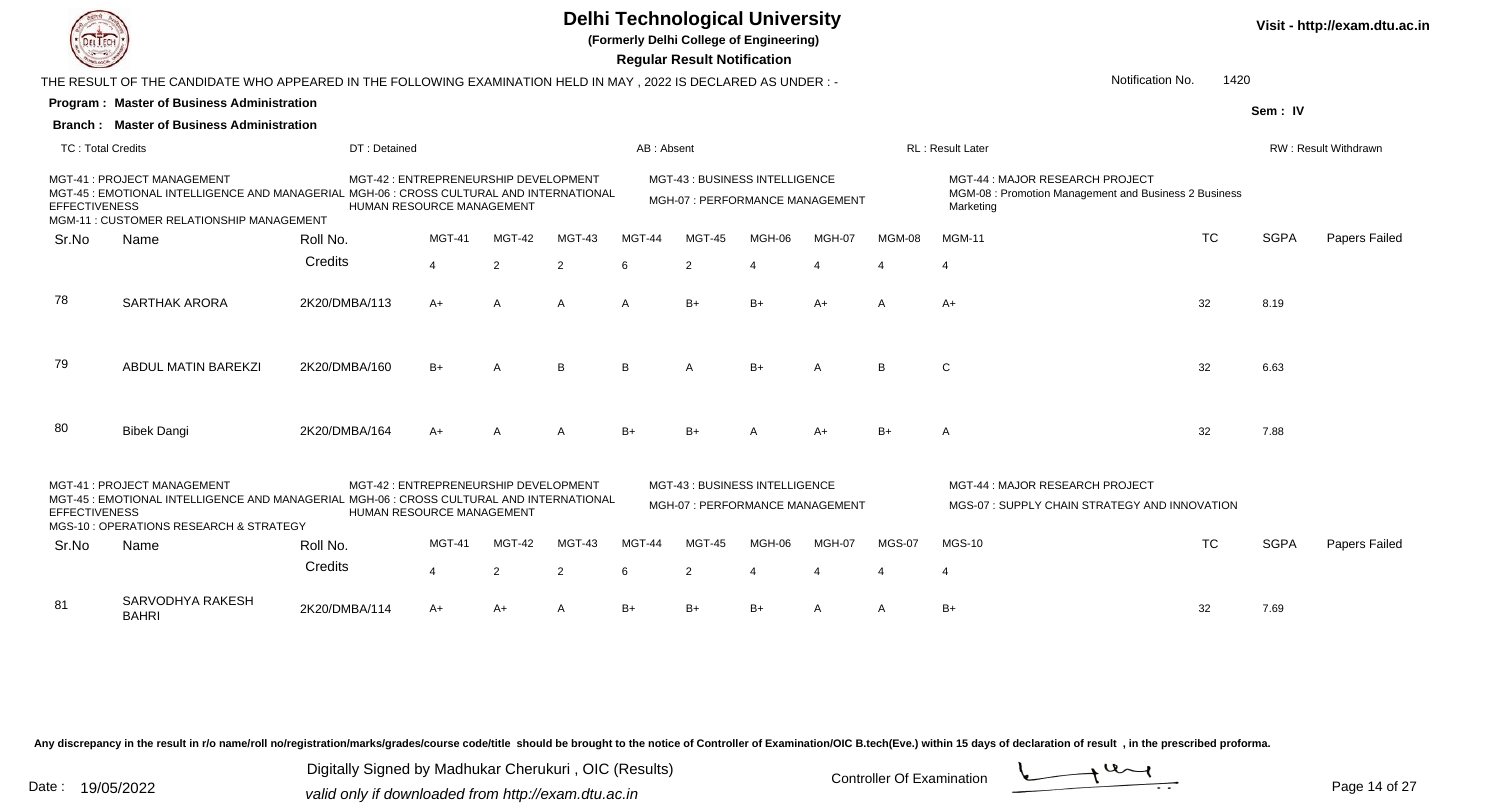

**(Formerly Delhi College of Engineering)**

 **Regular Result Notification**

**Program : Master of Business AdministrationSem : IVBranch : Master of Business Administration**THE RESULT OF THE CANDIDATE WHO APPEARED IN THE FOLLOWING EXAMINATION HELD IN MAY , 2022 IS DECLARED AS UNDER : -TC : Total Credits DT : Detainedd AB : Absent RL : Result Later RW : Result Withdrawn Notification No. 1420Sr.NoName Roll No. **Credits** MGT-41 : PROJECT MANAGEMENTMGT-41 : PROJECT MANAGEMENT MGT-42 : ENTREPRENEURSHIP DEVELOPMENT MGT-43 : BUSINESS INTELLIGENCE<br>MGT-45 : EMOTIONAL INTELLIGENCE AND MANAGERIAL MGH-07 : PERFORMANCE MANAGEMENT MGH-08 : TRAINING AND D MGT-43 : BUSINESS INTELLIGENCE<br>MGM-08 : Promotion Management and Business 2 Business<br>MGM-08 : Promotion Management and Business 2 Business **EFFECTIVENESS** ONAL INTELLIGENCE AND MANAGERIAL <sub>MGH-07</sub> : PERFORMANCE MANAGEMENT MGH-08 : TRAINING AND DEVELOPMENT MGM-08 : Promotion Management and Business 2 Business<br>Sample and the control of the material material materi MGM-10 : DIGITAL MARKETINGMGT-41 MGT-42 MGT-43 MGT-44 MGT-45 MGH-07 MGH-08 MGM-08 MGM-10 TCTC SGPA Papers Failed 44 2 2 6 2 4 4 4 4 82 ANKITA 2K20/DMBA/21 <sup>A</sup> B+ B+ <sup>A</sup> B+ A+ <sup>A</sup> <sup>A</sup> <sup>A</sup> <sup>32</sup> 7.94 83MEGHA PURI 2K20/DMBA/66 6 O A+ A+ <sup>O</sup> <sup>O</sup> A+ <sup>A</sup> <sup>A</sup> <sup>O</sup> <sup>32</sup> 9.25 84 NIKHIL KUMARR 2K20/DMBA/77 A+ A B B A A A A B+ 32 7.50 85 PRATYASH SINGH 2K20/DMBA/93 <sup>B</sup> B+ <sup>C</sup> B+ B+ B+ <sup>A</sup> <sup>A</sup> <sup>A</sup> <sup>32</sup> 7.13 86 STUTI JAINN 2K20/DMBA/131 A+ A B+ A O A A A A+ 32 8.31 87 SUDHANSHU SHARMAA 2K20/DMBA/132 A B+ A+ B A A+ A A A+ A 32 7.88 88 VAISHALI GUPTAA 2K20/DMBA/145 A+ A A A B+ A+ A+ A+ A+ A+ O 32 32 8.63

Any discrepancy in the result in r/o name/roll no/registration/marks/grades/course code/title should be brought to the notice of Controller of Examination/OIC B.tech(Eve.) within 15 days of declaration of result , in the p

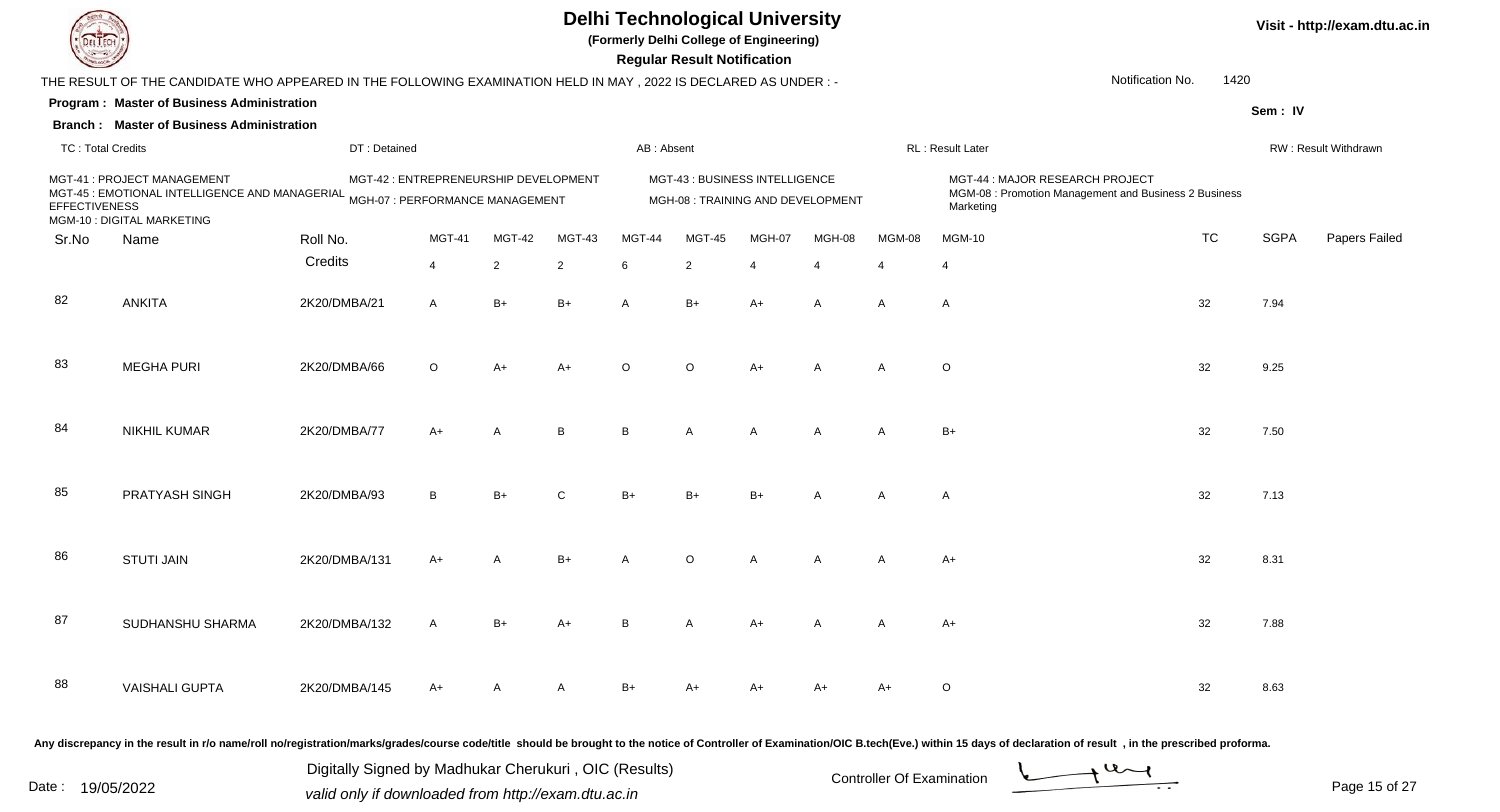**(Formerly Delhi College of Engineering)**

 **Regular Result Notification**

| <b>Country</b>           |                                                                                                                 |                                       |                |                |                |              | <b>Regular Result Notification</b>                                 |                |                |                |                                                                                                       |                  |             |                      |
|--------------------------|-----------------------------------------------------------------------------------------------------------------|---------------------------------------|----------------|----------------|----------------|--------------|--------------------------------------------------------------------|----------------|----------------|----------------|-------------------------------------------------------------------------------------------------------|------------------|-------------|----------------------|
|                          | THE RESULT OF THE CANDIDATE WHO APPEARED IN THE FOLLOWING EXAMINATION HELD IN MAY, 2022 IS DECLARED AS UNDER :- |                                       |                |                |                |              |                                                                    |                |                |                |                                                                                                       | Notification No. | 1420        |                      |
|                          | Program: Master of Business Administration                                                                      |                                       |                |                |                |              |                                                                    |                |                |                |                                                                                                       |                  | Sem: IV     |                      |
|                          | <b>Branch: Master of Business Administration</b>                                                                |                                       |                |                |                |              |                                                                    |                |                |                |                                                                                                       |                  |             |                      |
| <b>TC: Total Credits</b> |                                                                                                                 | DT: Detained                          |                |                |                | AB: Absent   |                                                                    |                |                |                | RL: Result Later                                                                                      |                  |             | RW: Result Withdrawn |
| <b>EFFECTIVENESS</b>     | MGT-41 : PROJECT MANAGEMENT<br>MGM-11 : CUSTOMER RELATIONSHIP MANAGEMENT                                        | MGT-42 : ENTREPRENEURSHIP DEVELOPMENT |                |                |                |              | MGT-43: BUSINESS INTELLIGENCE<br>MGH-08 : TRAINING AND DEVELOPMENT |                |                |                | MGT-44 : MAJOR RESEARCH PROJECT<br>MGM-08 : Promotion Management and Business 2 Business<br>Marketing |                  |             |                      |
| Sr.No                    | Name                                                                                                            | Roll No.                              | <b>MGT-41</b>  | MGT-42         | MGT-43         | MGT-44       | <b>MGT-45</b>                                                      | MGH-07         | MGH-08         | MGM-08         | <b>MGM-11</b>                                                                                         | <b>TC</b>        | <b>SGPA</b> | Papers Failec        |
|                          |                                                                                                                 | Credits                               | $\overline{4}$ | $\overline{2}$ | $\overline{2}$ | 6            | 2                                                                  | $\overline{4}$ | $\overline{4}$ | $\overline{4}$ | $\overline{4}$                                                                                        |                  |             |                      |
| 89                       | <b>AANCHAL</b>                                                                                                  | 2K20/DMBA/03                          | $A+$           | A+             | A              | B            | $\mathsf{A}$                                                       | $A+$           | $\overline{A}$ | $\overline{A}$ | $\overline{A}$                                                                                        | 32               | 7.94        |                      |
| 90                       | AASTHA SHARMA                                                                                                   | 2K20/DMBA/04                          | $B+$           | А              | $B+$           | R            | $\mathsf{C}$                                                       | $A+$           | $\mathsf{A}$   | $\overline{A}$ | $\mathsf{A}$                                                                                          | 32               | 7.38        |                      |
| 91                       | AMIT KUMAR KASHYAP                                                                                              | 2K20/DMBA/18                          | A              | $B+$           | $B+$           | $\mathsf{C}$ | B                                                                  | A              | $B+$           | $\overline{A}$ | $A+$                                                                                                  | 32               | 7.19        |                      |
| 92                       | <b>ARCHANA</b>                                                                                                  | 2K20/DMBA/26                          | $\mathsf{A}$   | $\mathsf{A}$   | $A+$           | $B+$         | A                                                                  | $A+$           | $A+$           | $\overline{A}$ | $A+$                                                                                                  | 32               | 8.25        |                      |
| 93                       | <b>BIPUL KUMAR</b>                                                                                              | 2K20/DMBA/32                          | $A+$           | A              | $B+$           | R            | A                                                                  | $B+$           | $B+$           | $B+$           | $A+$                                                                                                  | 32               | 7.44        |                      |
| 94                       | <b>CHAHAT BANSAL</b>                                                                                            | 2K20/DMBA/33                          | $A+$           | A              | $B+$           | $B+$         | $\mathsf{A}$                                                       | $A+$           | $\mathsf{A}$   | $A+$           | A+                                                                                                    | 32               | 8.25        |                      |
| 95                       | <b>HIMANSHI SINGH</b>                                                                                           | 2K20/DMBA/47                          | A              | <sub>B</sub>   | B              |              |                                                                    | $A+$           |                | A              | A+                                                                                                    | 32               | 7.25        |                      |
|                          |                                                                                                                 |                                       |                |                |                |              |                                                                    |                |                |                |                                                                                                       |                  |             |                      |

Any discrepancy in the result in r/o name/roll no/registration/marks/grades/course code/title should be brought to the notice of Controller of Examination/OIC B.tech(Eve.) within 15 days of declaration of result, in the pr

Date : 19/05/2022 Valid only if downloaded from http://exam.dtu.ac.in<br>
Date : 19/05/2022 valid only if downloaded from http://exam.dtu.ac.in

Digitally Signed by Madhukar Cherukuri , OIC (Results)

Page 16 of 27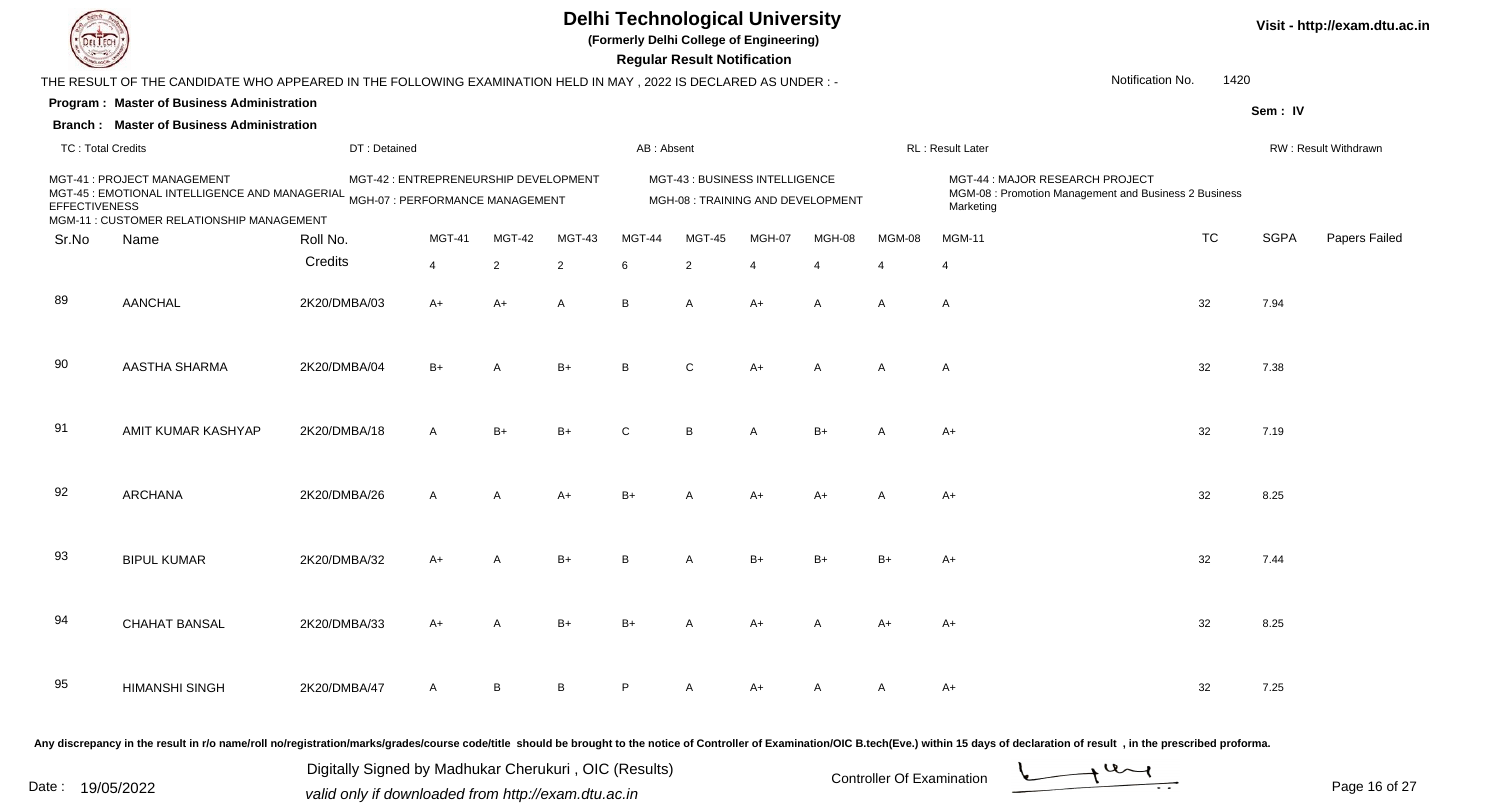**(Formerly Delhi College of Engineering)**

 **Regular Result Notification**

| <b>Course Le</b>         |                                                                                                                                                                       |               |                                       |                |                |            | Regular Result Notification                                         |                |          |                |                                                                                                                                                                                                                                |           |             |                      |
|--------------------------|-----------------------------------------------------------------------------------------------------------------------------------------------------------------------|---------------|---------------------------------------|----------------|----------------|------------|---------------------------------------------------------------------|----------------|----------|----------------|--------------------------------------------------------------------------------------------------------------------------------------------------------------------------------------------------------------------------------|-----------|-------------|----------------------|
|                          | THE RESULT OF THE CANDIDATE WHO APPEARED IN THE FOLLOWING EXAMINATION HELD IN MAY, 2022 IS DECLARED AS UNDER:-                                                        |               |                                       |                |                |            |                                                                     |                |          |                | Notification No.                                                                                                                                                                                                               | 1420      |             |                      |
|                          | Program: Master of Business Administration                                                                                                                            |               |                                       |                |                |            |                                                                     |                |          |                |                                                                                                                                                                                                                                |           | Sem: IV     |                      |
|                          | <b>Branch: Master of Business Administration</b>                                                                                                                      |               |                                       |                |                |            |                                                                     |                |          |                |                                                                                                                                                                                                                                |           |             |                      |
| <b>TC: Total Credits</b> |                                                                                                                                                                       | DT: Detained  |                                       |                |                | AB: Absent |                                                                     |                |          |                | RL : Result Later                                                                                                                                                                                                              |           |             | RW: Result Withdrawn |
| <b>EFFECTIVENESS</b>     | MGT-41 : PROJECT MANAGEMENT<br>MCT-45 : EMOTIONAL INTELLIGENCE AND MANAGERIAL <sub>MGH-07</sub> : PERFORMANCE MANAGEMENT<br>MGM-11 : CUSTOMER RELATIONSHIP MANAGEMENT |               | MGT-42 : ENTREPRENEURSHIP DEVELOPMENT |                |                |            | MGT-43 : BUSINESS INTELLIGENCE<br>MGH-08 : TRAINING AND DEVELOPMENT |                |          |                | MGT-44: MAJOR RESEARCH PROJECT<br>MGM-08 : Promotion Management and Business 2 Business<br>Marketing                                                                                                                           |           |             |                      |
| Sr.No                    | Name                                                                                                                                                                  | Roll No.      | <b>MGT-41</b>                         | MGT-42         | MGT-43         | MGT-44     | <b>MGT-45</b>                                                       | MGH-07         | MGH-08   | MGM-08         | <b>MGM-11</b>                                                                                                                                                                                                                  | <b>TC</b> | <b>SGPA</b> | Papers Failec        |
|                          |                                                                                                                                                                       | Credits       | $\overline{4}$                        | 2              | 2              | 6          | 2                                                                   | $\overline{4}$ | 4        | $\overline{4}$ | 4                                                                                                                                                                                                                              |           |             |                      |
| 96                       | <b>KARISHMA</b>                                                                                                                                                       | 2K20/DMBA/56  | $B+$                                  | $B+$           | $B+$           | $B+$       | B                                                                   | A+             | Α        | A              | A                                                                                                                                                                                                                              | 32        | 7.56        |                      |
| 97                       | LAKSHYA BAHL                                                                                                                                                          | 2K20/DMBA/58  | $B+$                                  | A              | $\overline{A}$ | A+         | $A+$                                                                | A              | Α        | Α              | A                                                                                                                                                                                                                              | 32        | 8.13        |                      |
| 98                       | <b>MADHU KUMARI</b>                                                                                                                                                   | 2K20/DMBA/60  | $A+$                                  | $\overline{A}$ | $\overline{A}$ | A          | A                                                                   | $A+$           | A        | A              | $A+$                                                                                                                                                                                                                           | 32        | 8.38        |                      |
| 99                       | MANSHI DOHARE                                                                                                                                                         | 2K20/DMBA/61  | $\mathsf{A}$                          | A+             | $\overline{A}$ | $B+$       | B+                                                                  | $A+$           |          | A              | A+                                                                                                                                                                                                                             | 32        | 8.06        |                      |
| 100                      | <b>OJASVITA ARORA</b>                                                                                                                                                 | 2K20/DMBA/82  | $\circ$                               | $\circ$        | $\circ$        | $\circ$    | $\circ$                                                             | $\Omega$       | $\circ$  | $\circ$        | $\circ$                                                                                                                                                                                                                        | 32        | 10.00       |                      |
| 101                      | ROOPIKA PATWA                                                                                                                                                         | 2K20/DMBA/105 | $\mathsf{A}$                          | A+             | A              | A          | A+                                                                  | $A+$           | $\Omega$ | $A+$           | A+                                                                                                                                                                                                                             | 32        | 8.75        |                      |
| 102                      | SAUMYA KAMDAR                                                                                                                                                         | 2K20/DMBA/115 | $A+$                                  | $A+$           | $\Omega$       | $A+$       | $\Omega$                                                            | $A+$           | $A+$     | $\circ$        | $\circ$                                                                                                                                                                                                                        | 32        | 9.38        |                      |
|                          |                                                                                                                                                                       |               |                                       |                |                |            |                                                                     |                |          |                | Any discrepancy in the result in r/o name/roll no/registration/marks/grades/course code/title should be brought to the notice of Controller of Examination/OIC B.tech(Eve.) within 15 days of declaration of result , in the p |           |             |                      |

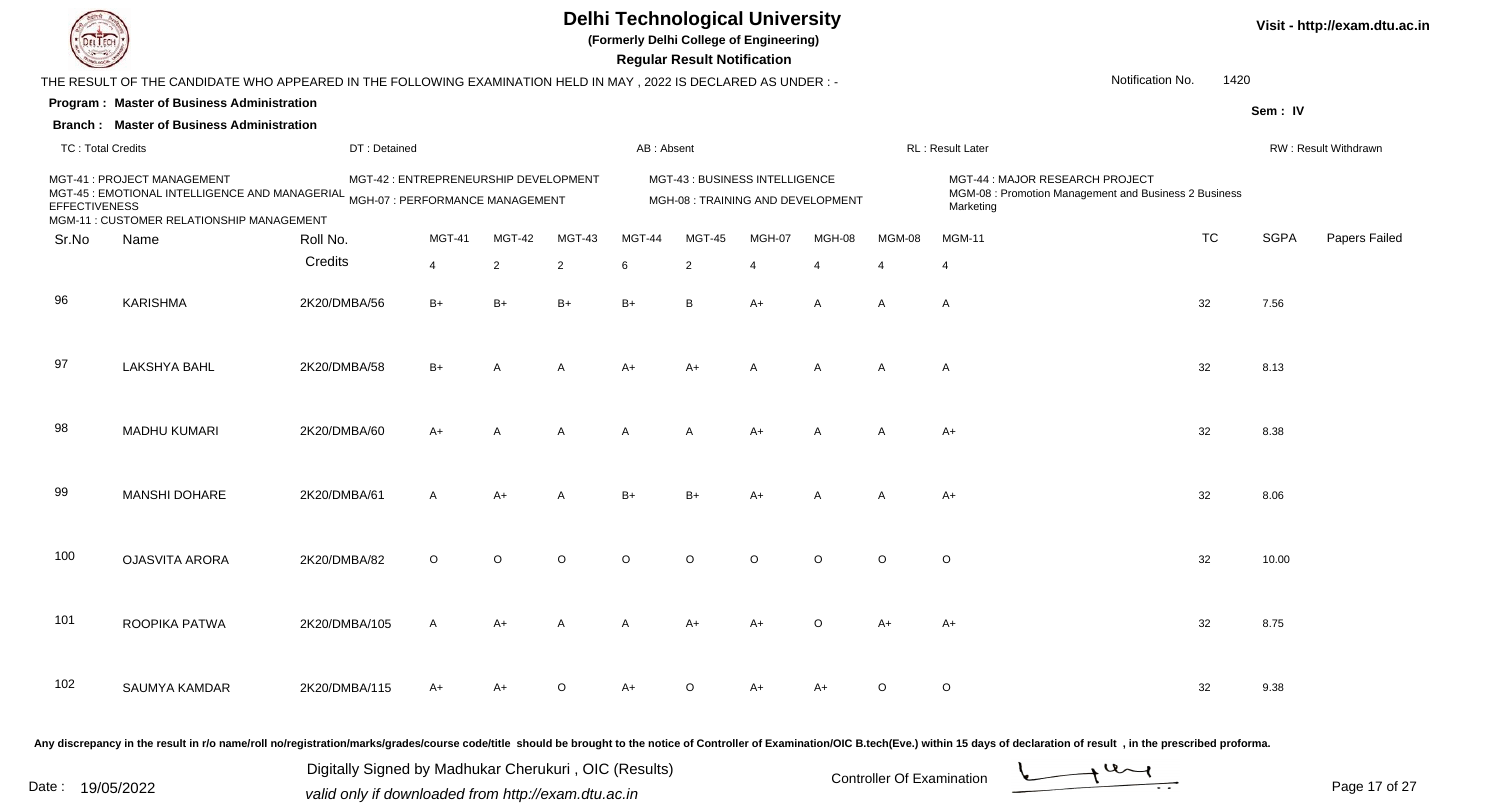

104

VISHAL YADAV

## **Delhi Technological University**

**(Formerly Delhi College of Engineering)**

 **Regular Result Notification**

**Visit - http://exam.dtu.ac.in**

**Program : Master of Business Administration** THE RESULT OF THE CANDIDATE WHO APPEARED IN THE FOLLOWING EXAMINATION HELD IN MAY , 2022 IS DECLARED AS UNDER : -**Sem : IVBranch : Master of Business Administration**TC : Total Credits DT : Detainedd AB : Absent RL : Result Later RW : Result Withdrawn Notification No. 1420Sr.Noo Name Roll No. **Credits** MGT-41 : PROJECT MANAGEMENTMGT-41 : PROJECT MANAGEMENT MGT-42 : ENTREPRENEURSHIP DEVELOPMENT MGT-43 : BUSINESS INTELLIGENCE<br>MGT-45 : EMOTIONAL INTELLIGENCE AND MANAGERIAL MGH-07 : PERFORMANCE MANAGEMENT MGH-08 : TRAINING AND D MGT-43 : BUSINESS INTELLIGENCE<br>MGM-08 : Promotion Management and Business 2 Business<br>MGM-08 : Promotion Management and Business 2 Business **EFFECTIVENESS** ONAL INTELLIGENCE AND MANAGERIAL <sub>MGH-07</sub> : PERFORMANCE MANAGEMENT MGH-08 : TRAINING AND DEVELOPMENT MGM-08 : Promotion Management and Business 2 Business<br>SALES RELATION IN THE MARKETING TO SULTAIN THE MARKETI MGM-11 : CUSTOMER RELATIONSHIP MANAGEMENTMGT-41 MGT-42 MGT-43 MGT-44 MGT-45 MGH-07 MGH-08 MGM-08 MGM-11 TCTC SGPA Papers Failed 44 2 2 6 2 4 4 4 4 103SIMRAN KUMARI 2K20/DMBA/127 7 A A+ A B+ O O A+ A+ A A A 32 8.25

V 2K20/DMBA/149 A B+ B+ B+ A A+ A B+ A 32 7.69

Any discrepancy in the result in r/o name/roll no/registration/marks/grades/course code/title should be brought to the notice of Controller of Examination/OIC B.tech(Eve.) within 15 days of declaration of result , in the p

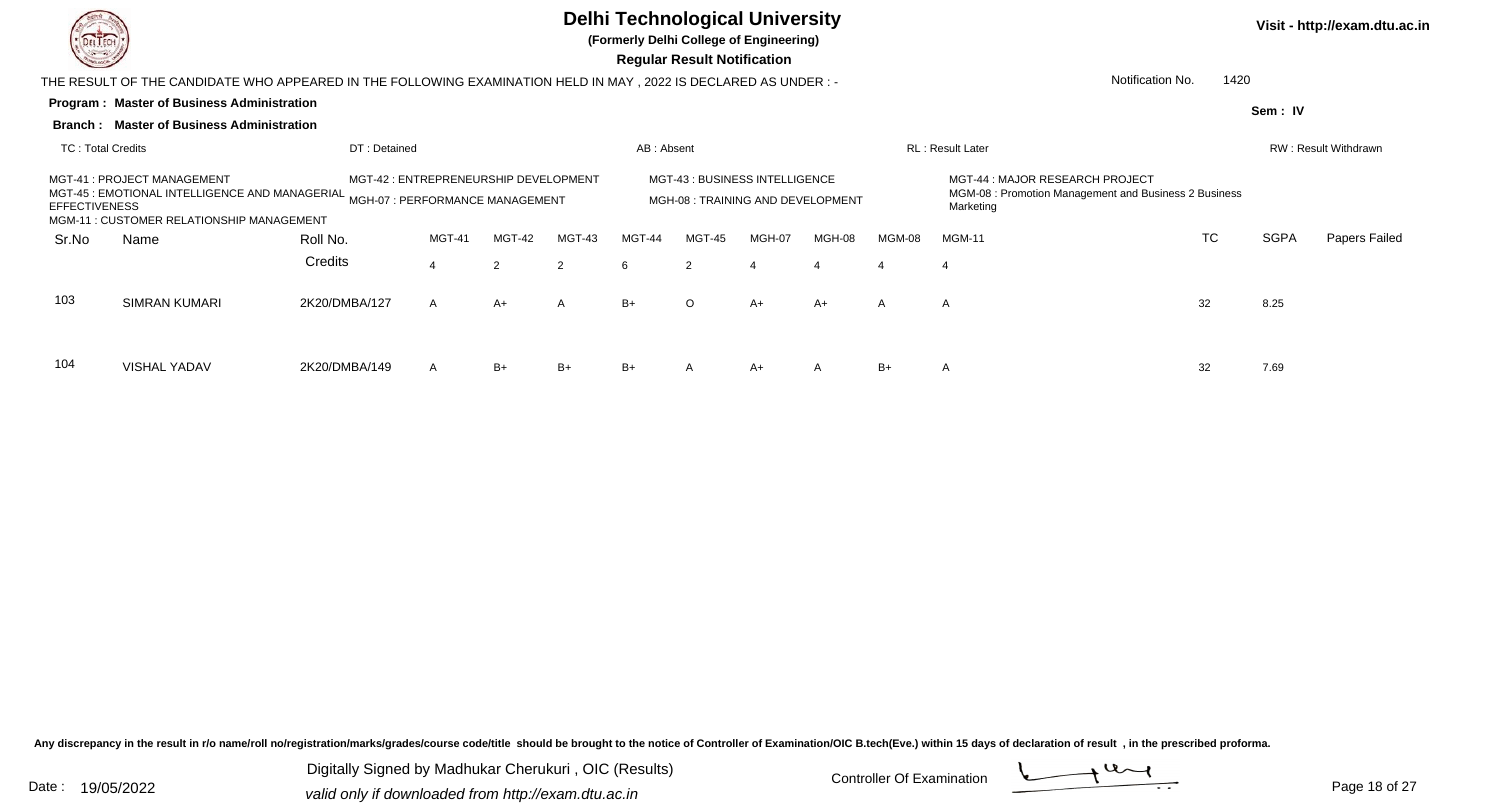**(Formerly Delhi College of Engineering)**

 **Regular Result Notification**

| <b>Course Les</b>        |                                                                                                                                                                     |                                       |                |              |                |            | Regular Result Notification |                                                                   |                |               |                                                                                 |           |             |                      |
|--------------------------|---------------------------------------------------------------------------------------------------------------------------------------------------------------------|---------------------------------------|----------------|--------------|----------------|------------|-----------------------------|-------------------------------------------------------------------|----------------|---------------|---------------------------------------------------------------------------------|-----------|-------------|----------------------|
|                          | THE RESULT OF THE CANDIDATE WHO APPEARED IN THE FOLLOWING EXAMINATION HELD IN MAY, 2022 IS DECLARED AS UNDER :-                                                     |                                       |                |              |                |            |                             |                                                                   |                |               | Notification No.                                                                | 1420      |             |                      |
|                          | <b>Program: Master of Business Administration</b>                                                                                                                   |                                       |                |              |                |            |                             |                                                                   |                |               |                                                                                 |           | Sem: IV     |                      |
|                          | <b>Branch: Master of Business Administration</b>                                                                                                                    |                                       |                |              |                |            |                             |                                                                   |                |               |                                                                                 |           |             |                      |
| <b>TC: Total Credits</b> |                                                                                                                                                                     | DT: Detained                          |                |              |                | AB: Absent |                             |                                                                   |                |               | RL: Result Later                                                                |           |             | RW: Result Withdrawn |
| <b>EFFECTIVENESS</b>     | MGT-41 : PROJECT MANAGEMENT<br>MCT-45 : EMOTIONAL INTELLIGENCE AND MANAGERIAL <sub>MGH-07</sub> : PERFORMANCE MANAGEMENT<br>MGS-10 : OPERATIONS RESEARCH & STRATEGY | MGT-42 : ENTREPRENEURSHIP DEVELOPMENT |                |              |                |            |                             | MGT-43: BUSINESS INTELLIGENCE<br>MGH-08: TRAINING AND DEVELOPMENT |                |               | MGT-44 : MAJOR RESEARCH PROJECT<br>MGS-07: SUPPLY CHAIN STRATEGY AND INNOVATION |           |             |                      |
| Sr.No                    | Name                                                                                                                                                                | Roll No.                              | <b>MGT-41</b>  | MGT-42       | MGT-43         | MGT-44     | <b>MGT-45</b>               | MGH-07                                                            | MGH-08         | <b>MGS-07</b> | <b>MGS-10</b>                                                                   | <b>TC</b> | <b>SGPA</b> | Papers Failed        |
|                          |                                                                                                                                                                     | Credits                               | $\overline{4}$ | 2            | $\overline{2}$ | 6          | $\overline{2}$              | 4                                                                 | $\overline{4}$ | 4             | $\overline{4}$                                                                  |           |             |                      |
| 105                      | AAKANSHA SINGH                                                                                                                                                      | 2K20/DMBA/01                          | $\mathsf{A}$   | $A+$         | $A+$           | $B+$       | A                           | A+                                                                | A              | $\circ$       | $\overline{A}$                                                                  | 32        | 8.31        |                      |
| 106                      | AMANDEEP SINGH                                                                                                                                                      | 2K20/DMBA/17                          | $\mathsf{A}$   | $\circ$      | $\overline{A}$ | $A+$       | $A+$                        | $\circ$                                                           | $\circ$        | $\circ$       | $A+$                                                                            | 32        | 9.25        |                      |
| 107                      | DEEKSHA YADAV                                                                                                                                                       | 2K20/DMBA/38                          | $\mathsf{A}$   | $\mathsf{A}$ | A              | $B+$       | $A+$                        | $\mathsf{A}$                                                      | Α              | A             | $B+$                                                                            | 32        | 7.75        |                      |
| 108                      | <b>DEEPAK PRAKASH</b>                                                                                                                                               | 2K20/DMBA/39                          | $B+$           |              | $\circ$        | A+         | $A+$                        | $\Omega$                                                          | $\circ$        | $A+$          | A                                                                               | 32        | 8.88        |                      |
| 109                      | <b>RASHI RATHI</b>                                                                                                                                                  | 2K20/DMBA/96                          | A              | A            | $B+$           | B+         |                             | A+                                                                |                | $A+$          | A                                                                               | 32        | 8.00        |                      |

Any discrepancy in the result in r/o name/roll no/registration/marks/grades/course code/title should be brought to the notice of Controller of Examination/OIC B.tech(Eve.) within 15 days of declaration of result, in the pr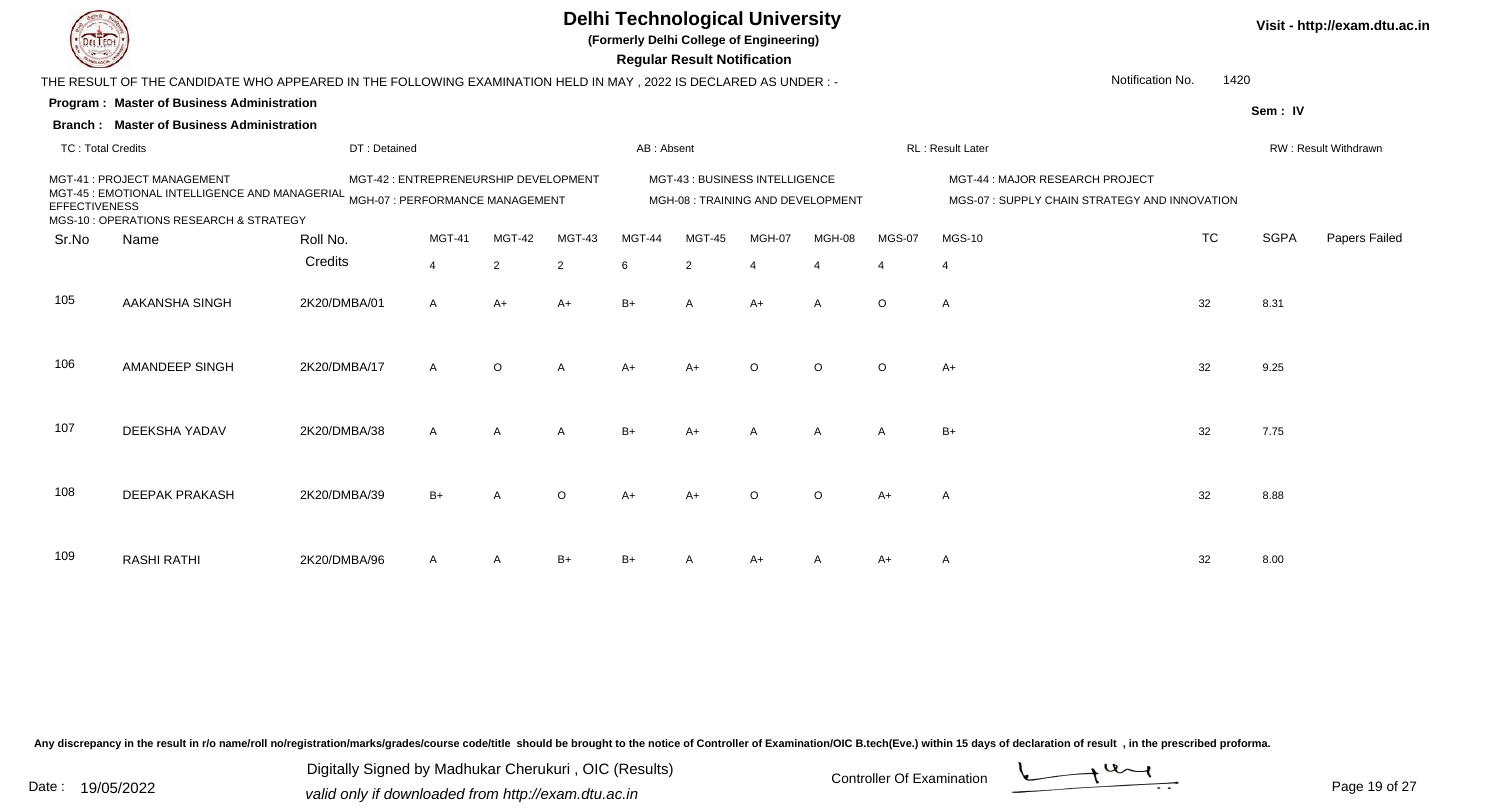

**(Formerly Delhi College of Engineering)**

 **Regular Result Notification**

| <b>County</b>            |                                                                                                                                   |               |                                       |                |                |               | <b>Regular Result Notification</b>                                             |                         |                |                |                                                                                                       |           |             |                      |
|--------------------------|-----------------------------------------------------------------------------------------------------------------------------------|---------------|---------------------------------------|----------------|----------------|---------------|--------------------------------------------------------------------------------|-------------------------|----------------|----------------|-------------------------------------------------------------------------------------------------------|-----------|-------------|----------------------|
|                          | THE RESULT OF THE CANDIDATE WHO APPEARED IN THE FOLLOWING EXAMINATION HELD IN MAY , 2022 IS DECLARED AS UNDER :-                  |               |                                       |                |                |               |                                                                                |                         |                |                | Notification No.                                                                                      | 1420      |             |                      |
|                          | Program: Master of Business Administration                                                                                        |               |                                       |                |                |               |                                                                                |                         |                |                |                                                                                                       |           | Sem: IV     |                      |
|                          | <b>Branch: Master of Business Administration</b>                                                                                  |               |                                       |                |                |               |                                                                                |                         |                |                |                                                                                                       |           |             |                      |
| <b>TC: Total Credits</b> |                                                                                                                                   | DT: Detained  |                                       |                |                | AB: Absent    |                                                                                |                         |                |                | RL: Result Later                                                                                      |           |             | RW: Result Withdrawn |
| <b>EFFECTIVENESS</b>     | MGT-41 : PROJECT MANAGEMENT<br>MCT-45 : EMOTIONAL INTELLIGENCE AND MANAGERIAL MGI-07 : E-GOVERNANCE<br>MGM-10 : DIGITAL MARKETING |               | MGT-42 : ENTREPRENEURSHIP DEVELOPMENT |                |                |               | MGT-43 : BUSINESS INTELLIGENCE<br>MGI-09 : Knowledge and Innovation Management |                         |                |                | MGT-44 : MAJOR RESEARCH PROJECT<br>MGM-08 : Promotion Management and Business 2 Business<br>Marketing |           |             |                      |
| Sr.No                    | Name                                                                                                                              | Roll No.      | MGT-41                                | MGT-42         | MGT-43         | <b>MGT-44</b> | <b>MGT-45</b>                                                                  | MGI-07                  | MGI-09         | MGM-08         | <b>MGM-10</b>                                                                                         | <b>TC</b> | <b>SGPA</b> | Papers Failec        |
|                          |                                                                                                                                   | Credits       | $\overline{4}$                        | $\overline{2}$ | $\overline{2}$ | 6             | 2                                                                              | $\overline{\mathbf{A}}$ | $\overline{4}$ | $\overline{4}$ | $\overline{4}$                                                                                        |           |             |                      |
| 110                      | AATIF SOHAIL ASHRAF                                                                                                               | 2K20/DMBA/05  | $\circ$                               | A+             | $B+$           | A             | Α                                                                              | A                       | A              | $\overline{A}$ | $\mathsf{A}$                                                                                          | 32        | 8.25        |                      |
| 111                      | <b>AMAN MITTAL</b>                                                                                                                | 2K20/DMBA/16  | $B+$                                  | $B+$           | $B+$           | A             | $\mathsf{A}$                                                                   | A                       | $\overline{A}$ | $\overline{A}$ | $\overline{A}$                                                                                        | 32        | 7.75        |                      |
| 112                      | ANNANY UPADHYAY                                                                                                                   | 2K20/DMBA/24  | $A+$                                  | A              | $B+$           | $B+$          | $\overline{A}$                                                                 | $\mathsf{A}$            | $\overline{A}$ | $\overline{A}$ | $\mathsf{A}$                                                                                          | 32        | 7.88        |                      |
| 113                      | <b>MEGHA GUPTA</b>                                                                                                                | 2K20/DMBA/65  | $\mathsf{A}$                          | A              | $A+$           | $\Omega$      | $\Omega$                                                                       | $A+$                    | A+             | $\overline{A}$ | $A+$                                                                                                  | 32        | 8.94        |                      |
| 114                      | AYA MAGDY EL SAYED<br>hamed                                                                                                       | 2K20/DMBA/156 | $B+$                                  | $B+$           | B              | <sub>B</sub>  |                                                                                |                         | $B+$           | $B+$           | B+                                                                                                    | 32        | 6.94        |                      |

Any discrepancy in the result in r/o name/roll no/registration/marks/grades/course code/title should be brought to the notice of Controller of Examination/OIC B.tech(Eve.) within 15 days of declaration of result, in the pr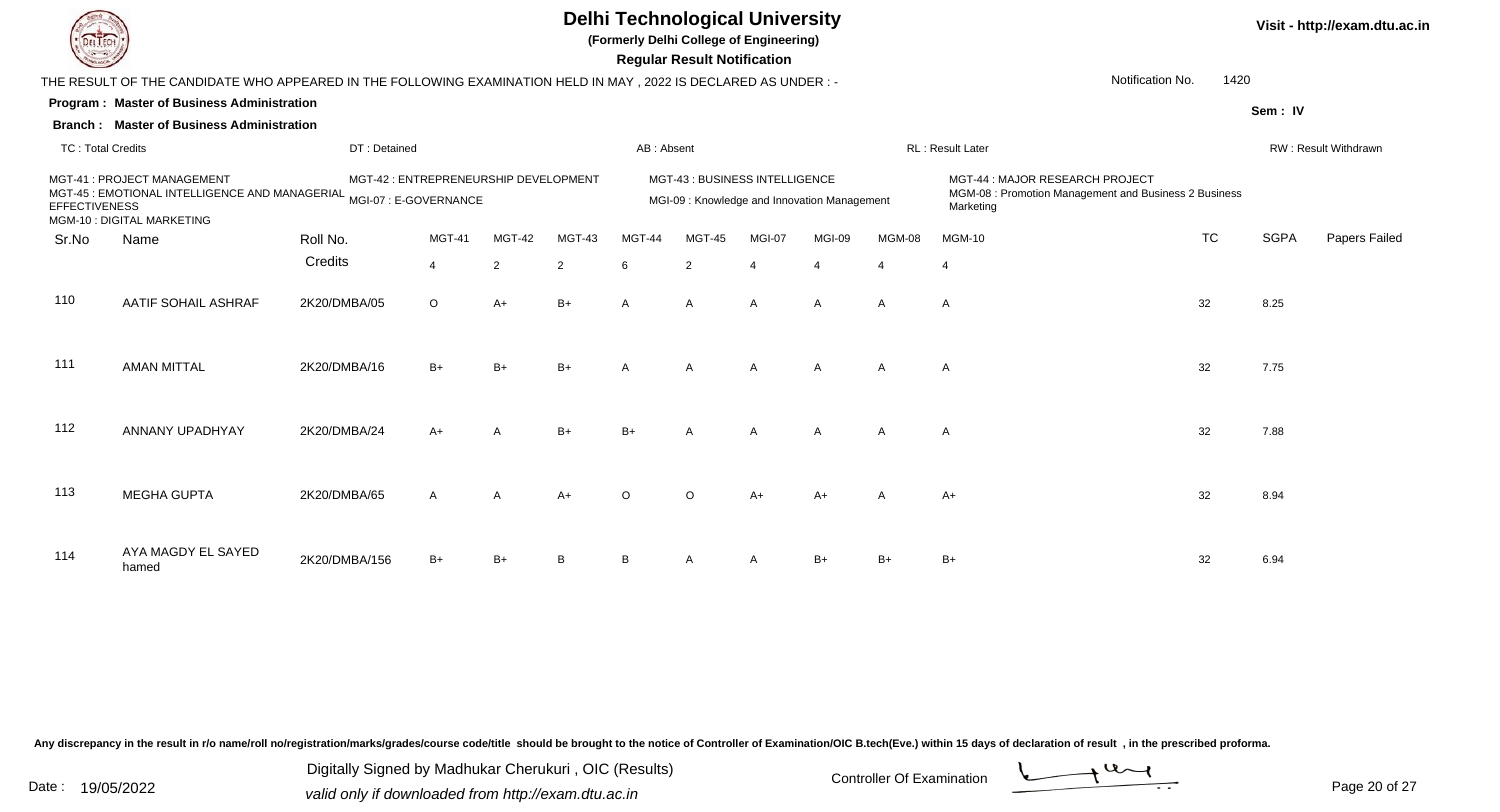

**(Formerly Delhi College of Engineering)**

 **Regular Result Notification**

| <b>Courses A</b>         |                                                                                                                                                 |               |                                       |        |                |            | <b>Regular Result Notification</b>                                             |          |                |                |                                                                                                       |           |             |                      |
|--------------------------|-------------------------------------------------------------------------------------------------------------------------------------------------|---------------|---------------------------------------|--------|----------------|------------|--------------------------------------------------------------------------------|----------|----------------|----------------|-------------------------------------------------------------------------------------------------------|-----------|-------------|----------------------|
|                          | THE RESULT OF THE CANDIDATE WHO APPEARED IN THE FOLLOWING EXAMINATION HELD IN MAY , 2022 IS DECLARED AS UNDER :-                                |               |                                       |        |                |            |                                                                                |          |                |                | Notification No.                                                                                      | 1420      |             |                      |
|                          | Program: Master of Business Administration                                                                                                      |               |                                       |        |                |            |                                                                                |          |                |                |                                                                                                       |           | Sem: IV     |                      |
|                          | <b>Branch: Master of Business Administration</b>                                                                                                |               |                                       |        |                |            |                                                                                |          |                |                |                                                                                                       |           |             |                      |
| <b>TC: Total Credits</b> |                                                                                                                                                 | DT: Detained  |                                       |        |                | AB: Absent |                                                                                |          |                |                | RL: Result Later                                                                                      |           |             | RW: Result Withdrawn |
| <b>EFFECTIVENESS</b>     | MGT-41: PROJECT MANAGEMENT<br>MGT-45 : EMOTIONAL INTELLIGENCE AND MANAGERIAL MGI-07 : E-GOVERNANCE<br>MGM-11 : CUSTOMER RELATIONSHIP MANAGEMENT |               | MGT-42 : ENTREPRENEURSHIP DEVELOPMENT |        |                |            | MGT-43 : BUSINESS INTELLIGENCE<br>MGI-09 : Knowledge and Innovation Management |          |                |                | MGT-44 : MAJOR RESEARCH PROJECT<br>MGM-08 : Promotion Management and Business 2 Business<br>Marketing |           |             |                      |
| Sr.No                    | Name                                                                                                                                            | Roll No.      | MGT-41                                | MGT-42 | MGT-43         | MGT-44     | MGT-45                                                                         | MGI-07   | MGI-09         | MGM-08         | <b>MGM-11</b>                                                                                         | <b>TC</b> | <b>SGPA</b> | Papers Failec        |
|                          |                                                                                                                                                 | Credits       | $\overline{4}$                        | 2      | $\overline{2}$ | 6          | $\overline{2}$                                                                 | 4        | $\overline{4}$ | 4              | $\overline{4}$                                                                                        |           |             |                      |
| 115                      | <b>AJAY SINGH</b>                                                                                                                               | 2K20/DMBA/10  | $\mathsf{A}$                          | $B+$   | $B+$           | B          | $\mathsf{A}$                                                                   | $B+$     | A              | B              | $B+$                                                                                                  | 32        | 7.00        |                      |
| 116                      | <b>CHETNA GUPTA</b>                                                                                                                             | 2K20/DMBA/34  | $\mathsf{A}$                          | A      | $\circ$        | $B+$       |                                                                                | $A+$     | A+             | $\overline{A}$ | $\mathsf{A}$                                                                                          | 32        | 8.19        |                      |
| 117                      | <b>DIBAKAR DAS</b>                                                                                                                              | 2K20/DMBA/41  | $A+$                                  | $B+$   | A              | B.         | A                                                                              | $B+$     | B              | $\overline{A}$ | $\mathsf{C}$                                                                                          | 32        | 6.94        |                      |
| 118                      | JAPMAN SINGH BHALLA                                                                                                                             | 2K20/DMBA/52  | A                                     | A      | B              | D          | $\mathsf{C}$                                                                   | <b>B</b> | $B+$           | $B+$           | $\mathbf C$                                                                                           | 32        | 6.06        |                      |
| 119                      | <b>RINKUSH</b>                                                                                                                                  | 2K20/DMBA/100 | A+                                    |        | A              | $B+$       | B+                                                                             |          | A+             |                | B+                                                                                                    | 32        | 7.75        |                      |

Any discrepancy in the result in r/o name/roll no/registration/marks/grades/course code/title should be brought to the notice of Controller of Examination/OIC B.tech(Eve.) within 15 days of declaration of result, in the pr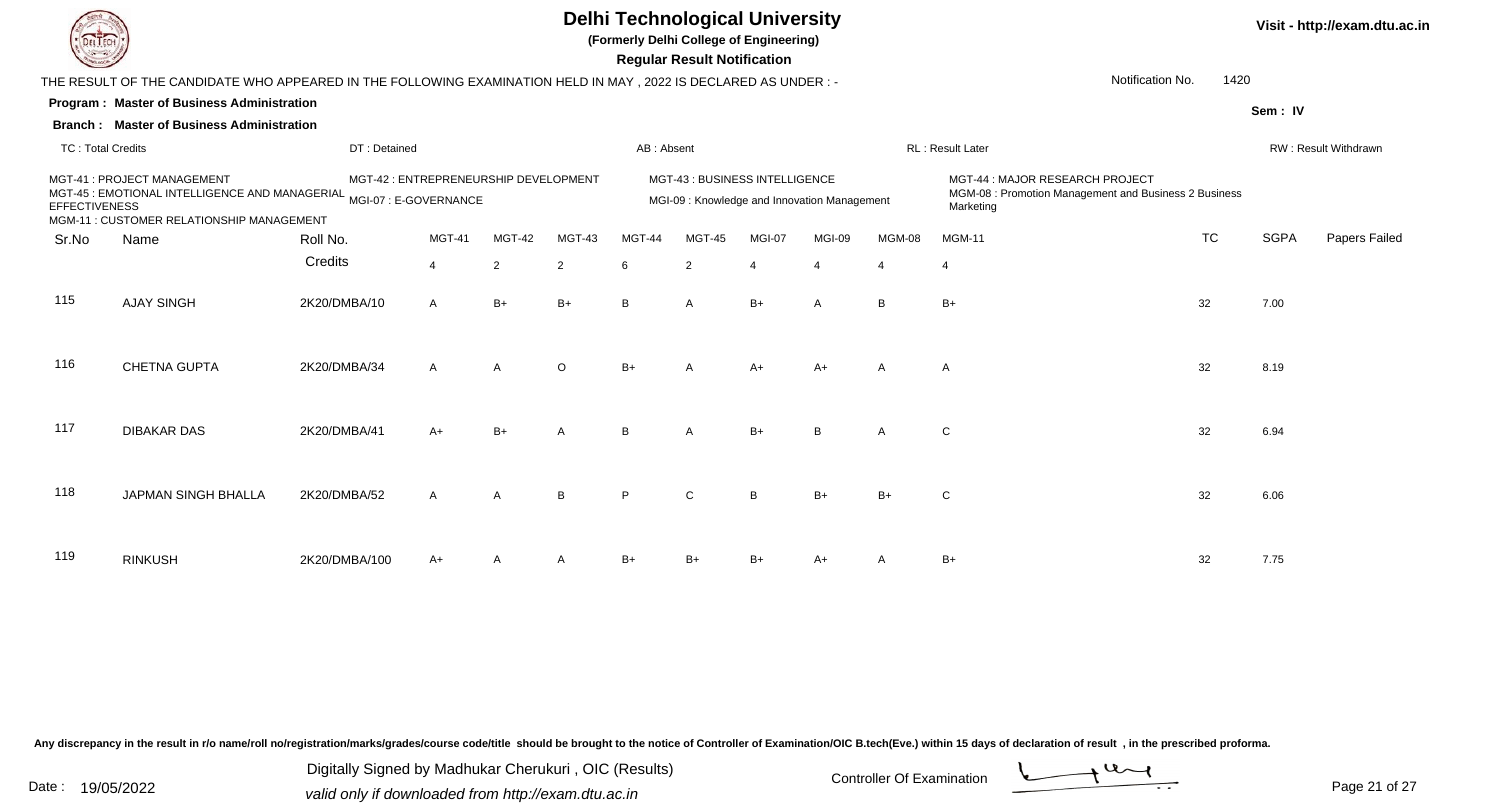

**(Formerly Delhi College of Engineering)**

 **Regular Result Notification**

|                   | THE RESULT OF THE CANDIDATE WHO APPEARED IN THE FOLLOWING EXAMINATION HELD IN MAY, 2022 IS DECLARED AS UNDER :-                                                                                                           |               |              |               |               |            |                                                                               |                  |         |               |                                                                                 | Notification No.<br>1420 |             |                      |
|-------------------|---------------------------------------------------------------------------------------------------------------------------------------------------------------------------------------------------------------------------|---------------|--------------|---------------|---------------|------------|-------------------------------------------------------------------------------|------------------|---------|---------------|---------------------------------------------------------------------------------|--------------------------|-------------|----------------------|
|                   | <b>Program: Master of Business Administration</b>                                                                                                                                                                         |               |              |               |               |            |                                                                               |                  |         |               |                                                                                 |                          | Sem: IV     |                      |
|                   | <b>Branch: Master of Business Administration</b>                                                                                                                                                                          |               |              |               |               |            |                                                                               |                  |         |               |                                                                                 |                          |             |                      |
| TC: Total Credits |                                                                                                                                                                                                                           | DT: Detained  |              |               |               | AB: Absent |                                                                               |                  |         |               | <b>RL</b> : Result Later                                                        |                          |             | RW: Result Withdrawn |
|                   | MGT-41 : PROJECT MANAGEMENT<br>MGT-42 : ENTREPRENEURSHIP DEVELOPMENT<br>MGT-45 : EMOTIONAL INTELLIGENCE AND MANAGERIAL MGI-07 : E-GOVERNANCE<br><b>EFFECTIVENESS</b><br>MGS-10 : OPERATIONS RESEARCH & STRATEGY<br>MGT-41 |               |              |               |               |            | MGT-43 : BUSINESS INTELLIGENCE<br>MGI-09: Knowledge and Innovation Management |                  |         |               | MGT-44 : MAJOR RESEARCH PROJECT<br>MGS-07: SUPPLY CHAIN STRATEGY AND INNOVATION |                          |             |                      |
| Sr.No             | Name                                                                                                                                                                                                                      | Roll No.      |              | <b>MGT-42</b> | <b>MGT-43</b> | MGT-44     | <b>MGT-45</b>                                                                 | MGI-07           | MGI-09  | <b>MGS-07</b> | $MGS-10$                                                                        | <b>TC</b>                | <b>SGPA</b> | Papers Failed        |
|                   |                                                                                                                                                                                                                           | Credits       |              | 2             | 2             | 6          | 2                                                                             | $\boldsymbol{4}$ | 4       | 4             | 4                                                                               |                          |             |                      |
| 120               | <b>MUSKAN GUPTA</b><br>2K20/DMBA/72<br>$\circ$<br>$\mathsf{A}$                                                                                                                                                            |               |              |               |               | B          | B                                                                             | $A+$             | $\circ$ | $\circ$       | $\circ$                                                                         | 32                       | 8.56        |                      |
| 121               | <b>SWETA PRASHER</b>                                                                                                                                                                                                      | 2K20/DMBA/135 | $\mathsf{A}$ | $\mathsf{A}$  | $\mathsf{A}$  | B          | $\mathsf{A}$                                                                  | $\mathsf{A}$     | $A+$    | $\mathsf{A}$  | $\mathsf{A}$                                                                    | 32                       | 7.75        |                      |

Any discrepancy in the result in r/o name/roll no/registration/marks/grades/course code/title should be brought to the notice of Controller of Examination/OIC B.tech(Eve.) within 15 days of declaration of result, in the pr

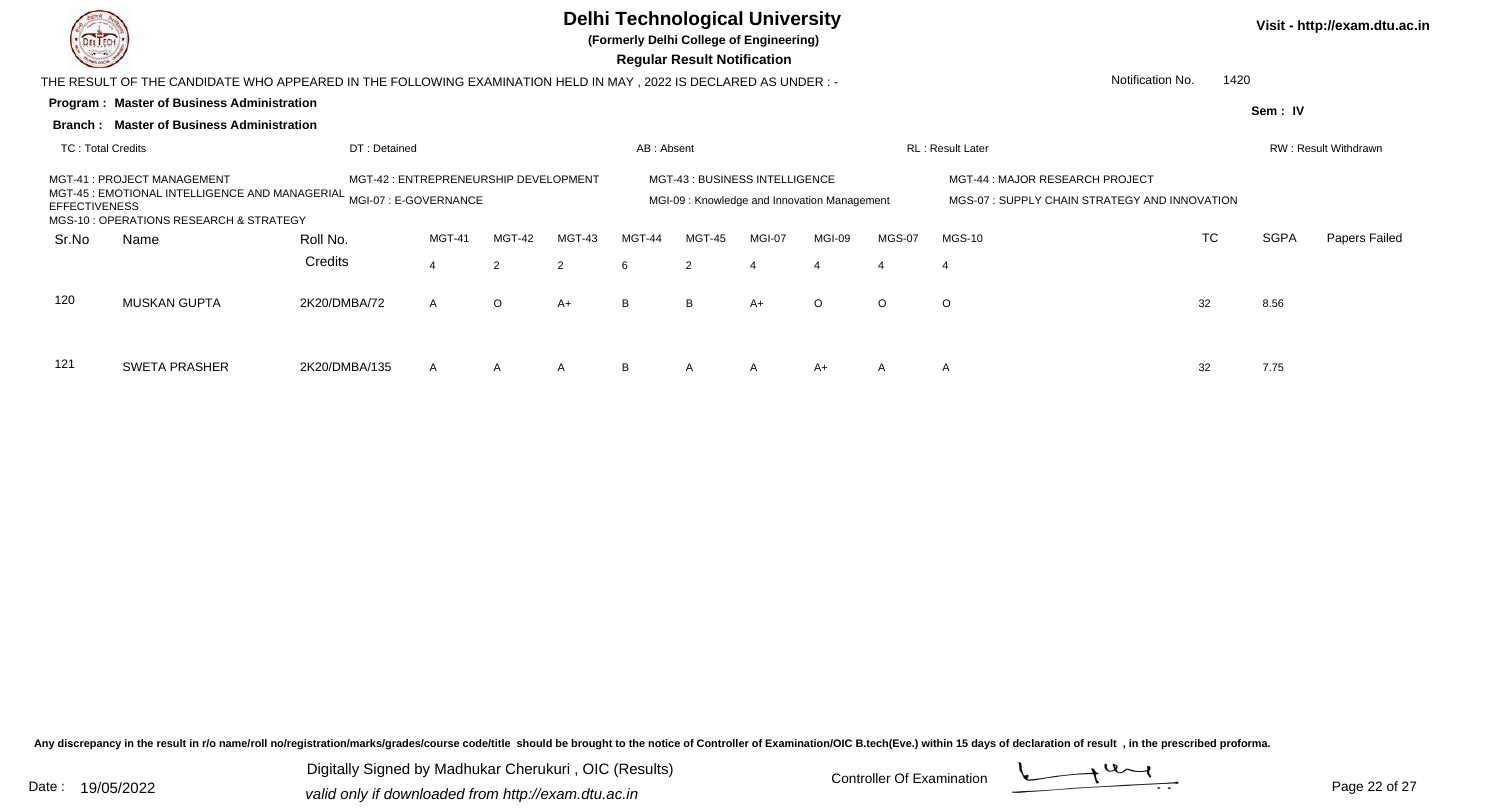

**(Formerly Delhi College of Engineering)**

 **Regular Result Notification**

| $\overline{\phantom{a}}$ |                                                                                                                |                                                       |                                       |              |                |                | <b>Allance Allen Income Incompose</b> |                                |                |                           |                                 |                                                                                                                                                                                                                                         |             |                      |
|--------------------------|----------------------------------------------------------------------------------------------------------------|-------------------------------------------------------|---------------------------------------|--------------|----------------|----------------|---------------------------------------|--------------------------------|----------------|---------------------------|---------------------------------|-----------------------------------------------------------------------------------------------------------------------------------------------------------------------------------------------------------------------------------------|-------------|----------------------|
|                          | THE RESULT OF THE CANDIDATE WHO APPEARED IN THE FOLLOWING EXAMINATION HELD IN MAY, 2022 IS DECLARED AS UNDER:- |                                                       |                                       |              |                |                |                                       |                                |                |                           |                                 | Notification No.<br>1420                                                                                                                                                                                                                |             |                      |
|                          | Program: Master of Business Administration                                                                     |                                                       |                                       |              |                |                |                                       |                                |                |                           |                                 |                                                                                                                                                                                                                                         | Sem: IV     |                      |
|                          | <b>Branch: Master of Business Administration</b>                                                               |                                                       |                                       |              |                |                |                                       |                                |                |                           |                                 |                                                                                                                                                                                                                                         |             |                      |
| <b>TC: Total Credits</b> |                                                                                                                | DT: Detained                                          |                                       |              |                | AB: Absent     |                                       |                                |                |                           | RL : Result Later               |                                                                                                                                                                                                                                         |             | RW: Result Withdrawn |
| <b>EFFECTIVENESS</b>     | MGT-41 : PROJECT MANAGEMENT<br>MGS-10 : OPERATIONS RESEARCH & STRATEGY                                         | Marketing                                             | MGT-42 : ENTREPRENEURSHIP DEVELOPMENT |              |                |                |                                       | MGT-43 : BUSINESS INTELLIGENCE |                |                           | MGT-44 : MAJOR RESEARCH PROJECT | MGS-07 : SUPPLY CHAIN STRATEGY AND INNOVATION                                                                                                                                                                                           |             |                      |
| Sr.No                    | Name                                                                                                           | Roll No.                                              | <b>MGT-41</b>                         | MGT-42       | MGT-43         | MGT-44         | <b>MGT-45</b>                         | MGM-08                         | <b>MGM-10</b>  | <b>MGS-07</b>             | <b>MGS-10</b>                   | <b>TC</b>                                                                                                                                                                                                                               | <b>SGPA</b> | Papers Failed        |
|                          |                                                                                                                | Credits                                               | $\overline{4}$                        | 2            | 2              | 6              | $\overline{2}$                        | $\overline{4}$                 | $\overline{4}$ | $\overline{4}$            | 4                               |                                                                                                                                                                                                                                         |             |                      |
| 122                      | AYUSHKAM PANDEY                                                                                                | 2K20/DMBA/28                                          | $\mathsf{A}$                          | $\mathsf{A}$ | $\circ$        | $\overline{A}$ | C                                     | $B+$                           | A+             | $B+$                      | $B+$                            | 32                                                                                                                                                                                                                                      | 7.69        |                      |
| 123                      | NIKUNJ VERMA                                                                                                   | 2K20/DMBA/79                                          | $\mathsf{A}$                          | A+           | $B+$           | $B+$           | B                                     | А                              | $\circ$        | A                         | $\mathsf{A}$                    | 32                                                                                                                                                                                                                                      | 7.94        |                      |
| 124                      | RAVI                                                                                                           | 2K20/DMBA/97                                          | $\mathsf{A}$                          | A            | $\overline{A}$ | B              | B                                     | A                              | $B+$           | $B+$                      | B+                              | 32                                                                                                                                                                                                                                      | 7.13        |                      |
| 125                      | SAIMA SHAKOORI                                                                                                 | 2K20/DMBA/107                                         | $\overline{A}$                        | B            | $\mathsf{C}$   | B              | A                                     | $B+$                           | А              | $B+$                      | B                               | 32                                                                                                                                                                                                                                      | 6.81        |                      |
| 126                      | <b>SHIVAM PRASHER</b>                                                                                          | 2K20/DMBA/119                                         | $\mathsf{A}$                          | $B+$         | $\overline{A}$ | B              | $B+$                                  | B+                             |                | A                         | B                               | 32                                                                                                                                                                                                                                      | 7.13        |                      |
| 127                      | <b>SHIVAM TOMAR</b>                                                                                            | 2K20/DMBA/120                                         | A                                     | $B+$         | B+             | B+             | A+                                    | B+                             | B              | $B+$                      | $\mathsf{C}$                    | 32                                                                                                                                                                                                                                      | 6.88        |                      |
| 128                      | SNEH BHANDARI                                                                                                  | 2K20/DMBA/129                                         | A                                     | A+           | A+             | Α              | A+                                    | A                              | O              | A                         | A+                              | 32                                                                                                                                                                                                                                      | 8.56        |                      |
|                          |                                                                                                                | Digitally Signed by Madhukar Cherukuri, OIC (Results) |                                       |              |                |                |                                       |                                |                | Controller Of Evemination |                                 | Any discrepancy in the result in r/o name/roll no/registration/marks/grades/course code/title should be brought to the notice of Controller of Examination/OIC B.tech(Eve.) within 15 days of declaration of result, in the pr<br>$-21$ |             |                      |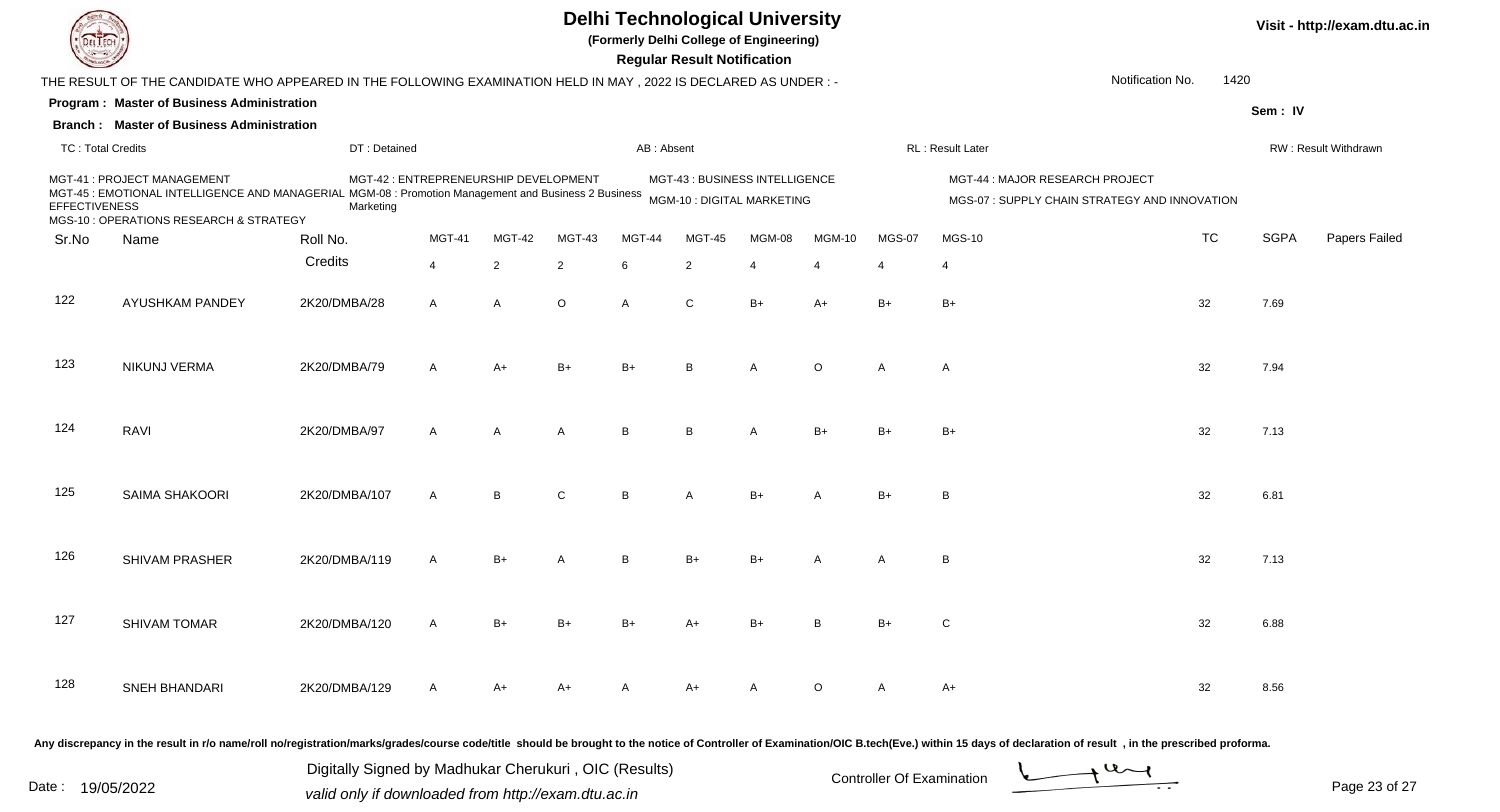

**(Formerly Delhi College of Engineering)**

 **Regular Result Notification**

|                      | THE RESULT OF THE CANDIDATE WHO APPEARED IN THE FOLLOWING EXAMINATION HELD IN MAY, 2022 IS DECLARED AS UNDER :-         |                                                                   |                                       |              |              |              |                                                              |               |                |              |                                                                                 | Notification No.<br>1420 |         |                      |
|----------------------|-------------------------------------------------------------------------------------------------------------------------|-------------------------------------------------------------------|---------------------------------------|--------------|--------------|--------------|--------------------------------------------------------------|---------------|----------------|--------------|---------------------------------------------------------------------------------|--------------------------|---------|----------------------|
|                      | <b>Program: Master of Business Administration</b>                                                                       |                                                                   |                                       |              |              |              |                                                              |               |                |              |                                                                                 |                          | Sem: IV |                      |
|                      | <b>Branch: Master of Business Administration</b>                                                                        |                                                                   |                                       |              |              |              |                                                              |               |                |              |                                                                                 |                          |         |                      |
| TC: Total Credits    |                                                                                                                         | DT: Detained                                                      |                                       |              |              | AB: Absent   |                                                              |               |                |              | RL: Result Later                                                                |                          |         | RW: Result Withdrawn |
| <b>EFFECTIVENESS</b> | MGT-41: PROJECT MANAGEMENT<br>MGT-45 : EMOTIONAL INTELLIGENCE AND MANAGERIAL<br>MGS-10 : OPERATIONS RESEARCH & STRATEGY | MGM-08: Promotion Management and Business 2 Business<br>Marketing | MGT-42 : ENTREPRENEURSHIP DEVELOPMENT |              |              |              | MGT-43 : BUSINESS INTELLIGENCE<br>MGM-10 : DIGITAL MARKETING |               |                |              | MGT-44 : MAJOR RESEARCH PROJECT<br>MGS-07: SUPPLY CHAIN STRATEGY AND INNOVATION |                          |         |                      |
| Sr.No                | Name                                                                                                                    | <b>MGT-42</b>                                                     | MGT-43                                | MGT-44       | MGT-45       | MGM-08       | <b>MGM-10</b>                                                | <b>MGS-07</b> | $MGS-10$       | <b>TC</b>    | <b>SGPA</b>                                                                     | Papers Failed            |         |                      |
|                      |                                                                                                                         | Credits                                                           | $\overline{4}$                        | 2            | 2            | 6            | 2                                                            | 4             | $\overline{4}$ |              | $\overline{4}$                                                                  |                          |         |                      |
| 129                  | <b>TANVI GULATI</b>                                                                                                     | 2K20/DMBA/136                                                     | $\mathsf{A}$                          | $\mathsf{A}$ | $\mathsf{A}$ | $\mathsf{A}$ | $A+$                                                         | $\mathsf{A}$  | $A+$           | $\mathsf{A}$ | $A+$                                                                            | 32                       | 8.31    |                      |
| 130                  | ALI SHAWQAL                                                                                                             | 2K20/DMBA/159                                                     | $\mathsf{C}$                          | B            | B            | P            | B                                                            | $B+$          | $\mathbf C$    | C.           | B                                                                               | 32                       | 5.38    |                      |

Any discrepancy in the result in r/o name/roll no/registration/marks/grades/course code/title should be brought to the notice of Controller of Examination/OIC B.tech(Eve.) within 15 days of declaration of result, in the pr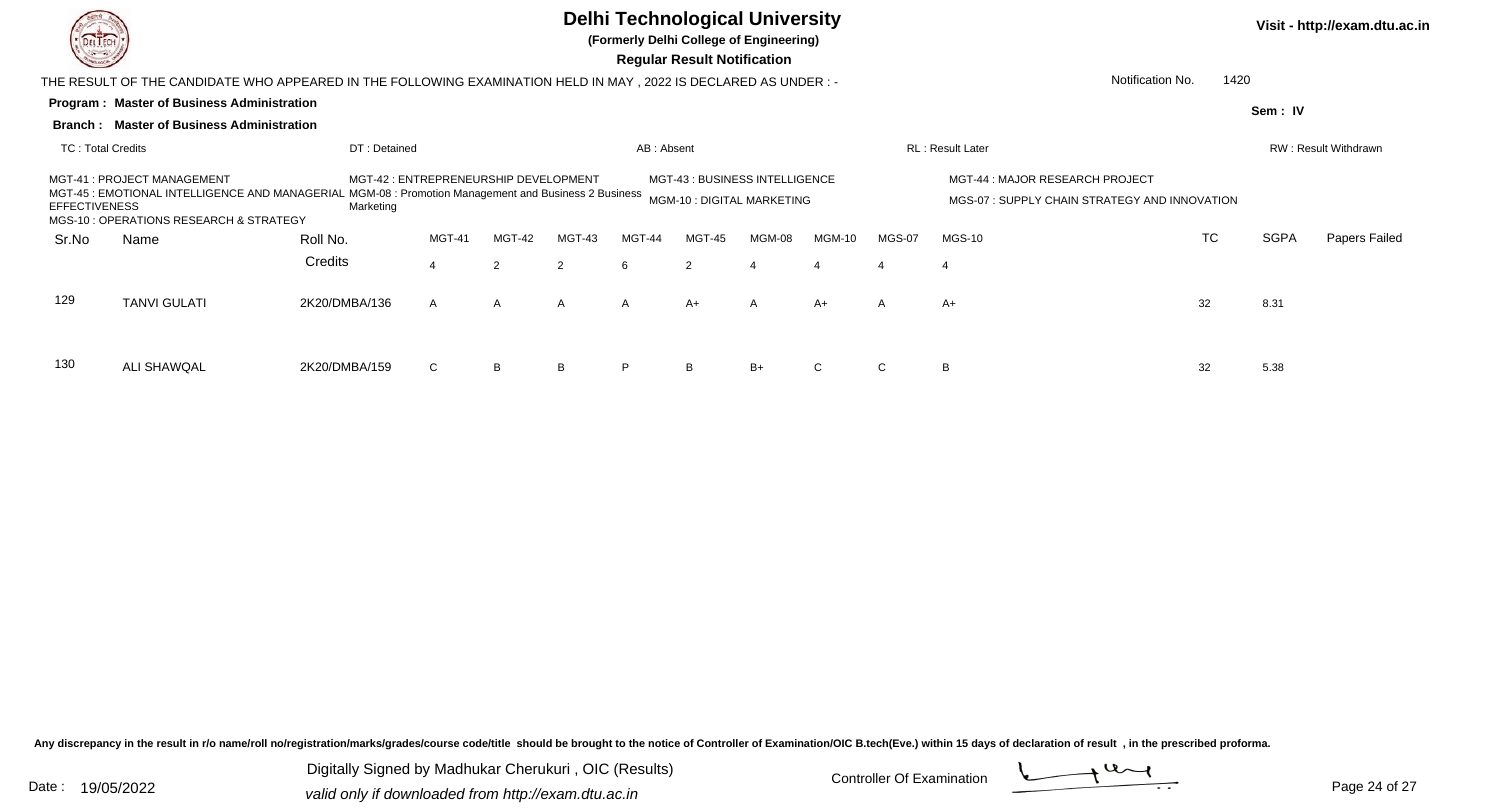| DEL ECI                  |                                                                                                                                                                                                                                |              |                                       |                |                |              | <b>Regular Result Notification</b> | <b>Delhi Technological University</b><br>(Formerly Delhi College of Engineering) |                |                |                                                                                  |                  |      |             | Visit - http://exam.dtu.ac.in |
|--------------------------|--------------------------------------------------------------------------------------------------------------------------------------------------------------------------------------------------------------------------------|--------------|---------------------------------------|----------------|----------------|--------------|------------------------------------|----------------------------------------------------------------------------------|----------------|----------------|----------------------------------------------------------------------------------|------------------|------|-------------|-------------------------------|
|                          | THE RESULT OF THE CANDIDATE WHO APPEARED IN THE FOLLOWING EXAMINATION HELD IN MAY, 2022 IS DECLARED AS UNDER :-                                                                                                                |              |                                       |                |                |              |                                    |                                                                                  |                |                |                                                                                  | Notification No. | 1420 |             |                               |
|                          | Program: Master of Business Administration                                                                                                                                                                                     |              |                                       |                |                |              |                                    |                                                                                  |                |                |                                                                                  |                  |      | Sem: IV     |                               |
|                          | <b>Branch: Master of Business Administration</b>                                                                                                                                                                               |              |                                       |                |                |              |                                    |                                                                                  |                |                |                                                                                  |                  |      |             |                               |
| <b>TC: Total Credits</b> |                                                                                                                                                                                                                                | DT: Detained |                                       |                |                | AB: Absent   |                                    |                                                                                  |                |                | RL: Result Later                                                                 |                  |      |             | RW: Result Withdrawn          |
| <b>EFFECTIVENESS</b>     | MGT-41 : PROJECT MANAGEMENT<br>MGT-45 : EMOTIONAL INTELLIGENCE AND MANAGERIAL MGM-08 : Promotion Management and Business 2 Business<br>MGS-10 : OPERATIONS RESEARCH & STRATEGY                                                 | Marketing    | MGT-42 : ENTREPRENEURSHIP DEVELOPMENT |                |                |              |                                    | MGT-43 : BUSINESS INTELLIGENCE<br>MGM-11 : CUSTOMER RELATIONSHIP MANAGEMENT      |                |                | MGT-44 : MAJOR RESEARCH PROJECT<br>MGS-07 : SUPPLY CHAIN STRATEGY AND INNOVATION |                  |      |             |                               |
| Sr.No                    | Name                                                                                                                                                                                                                           | Roll No.     | MGT-41                                | MGT-42         | MGT-43         | MGT-44       | <b>MGT-45</b>                      | MGM-08                                                                           | <b>MGM-11</b>  | <b>MGS-07</b>  | <b>MGS-10</b>                                                                    |                  | TC   | <b>SGPA</b> | Papers Failed                 |
|                          |                                                                                                                                                                                                                                | Credits      | 4                                     | $\overline{2}$ | $\overline{2}$ | 6            | $\overline{2}$                     | $\overline{4}$                                                                   | $\overline{4}$ | $\overline{4}$ | $\overline{4}$                                                                   |                  |      |             |                               |
| 131                      | ADITYA SRIVASTAVA                                                                                                                                                                                                              | 2K20/DMBA/09 | $\mathsf{A}$                          | $B+$           | B              | $B+$         | A+                                 | A                                                                                | A              | A              | $B+$                                                                             | 32               |      | 7.56        |                               |
| 132                      | <b>AKANSHA KUMARI</b>                                                                                                                                                                                                          | 2K20/DMBA/12 | $\overline{A}$                        | A              | $A+$           | $\mathsf{C}$ | $\mathsf{C}$                       | $B+$                                                                             | A              | $A+$           | B                                                                                | 32               |      | 7.06        |                               |
| 133                      | <b>BHAGAT PAL SINGH</b>                                                                                                                                                                                                        | 2K20/DMBA/29 | $\overline{A}$                        | $\overline{A}$ | $B+$           | $\mathbf{C}$ | $A+$                               | B                                                                                | A              | A              | $\mathsf{C}$                                                                     | 32               |      | 6.81        |                               |
| 134                      | CHIRAG GUPTA                                                                                                                                                                                                                   | 2K20/DMBA/36 | A                                     | A              | A              | $B+$         | A+                                 | $\overline{A}$                                                                   | $\circ$        | A              | $\mathsf{A}$                                                                     | 32               |      | 8.13        |                               |
| 135                      | <b>MOHIT</b>                                                                                                                                                                                                                   | 2K20/DMBA/67 | A+                                    | A              | $B+$           |              |                                    | $B+$                                                                             |                | A              | $B+$                                                                             | 32               |      | 7.69        |                               |
| 136                      | NIKHIL KUMAR                                                                                                                                                                                                                   | 2K20/DMBA/76 | A                                     | A              | $B+$           | B            | B                                  | $\overline{A}$                                                                   | A              | A              | B+                                                                               | 32               |      | 7.31        |                               |
| 137                      | NIKITA PATYAL                                                                                                                                                                                                                  | 2K20/DMBA/78 | A+                                    | $A+$           | A+             | A            | $\mathsf{A}$                       | $\circ$                                                                          | A              | A+             | $\circ$                                                                          | 32               |      | 8.88        |                               |
|                          | Any discrepancy in the result in r/o name/roll no/registration/marks/grades/course code/title should be brought to the notice of Controller of Examination/OIC B.tech(Eve.) within 15 days of declaration of result , in the p |              |                                       |                |                |              |                                    |                                                                                  |                |                |                                                                                  |                  |      |             |                               |

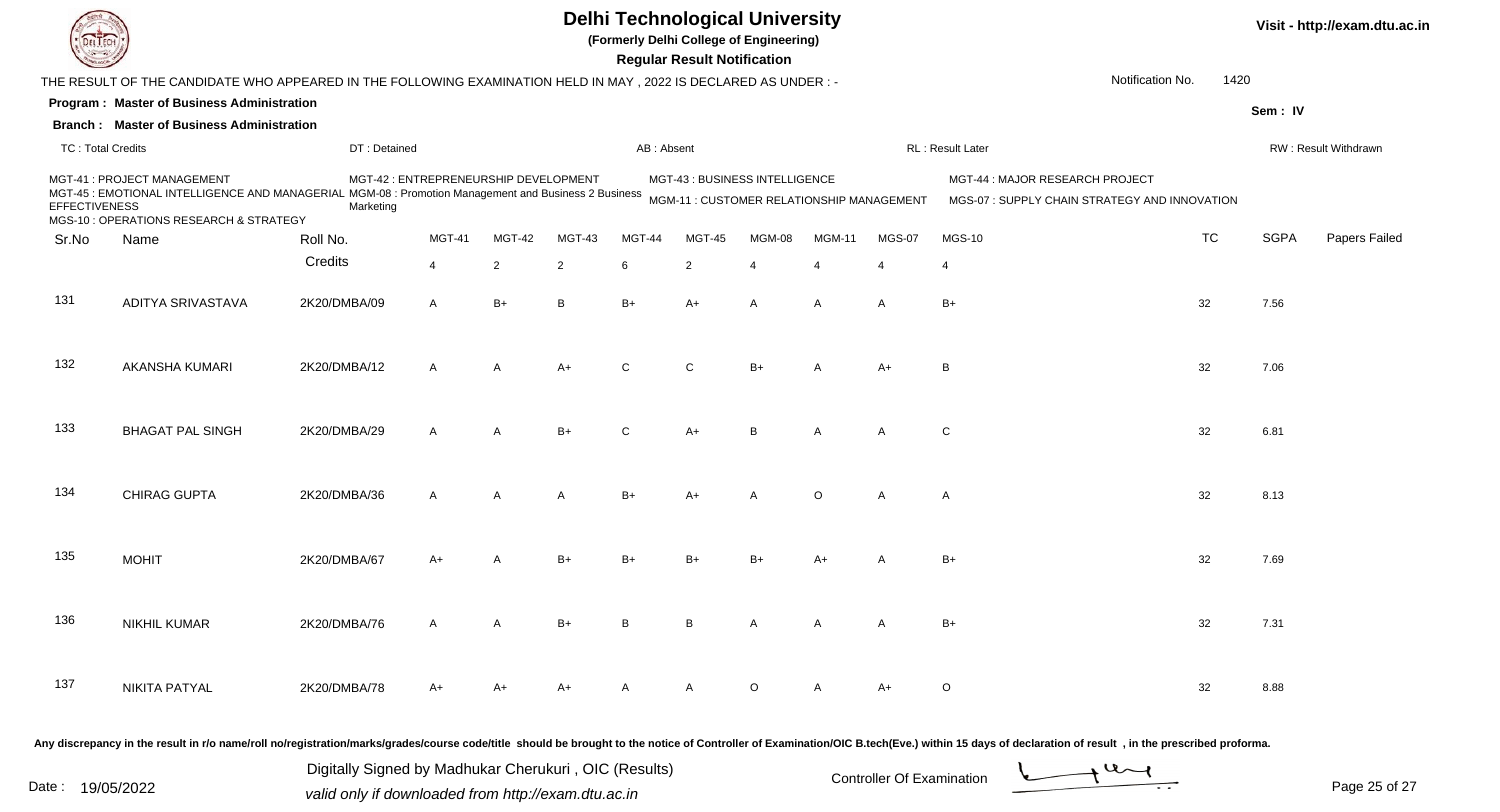| EL I EC                  |                                                                                                                                                                                                                                |               |                                       |                |                |            | <b>Regular Result Notification</b> | <b>Delhi Technological University</b><br>(Formerly Delhi College of Engineering) |               |                       |                                                                                  |                  |           |             | Visit - http://exam.dtu.ac.in |
|--------------------------|--------------------------------------------------------------------------------------------------------------------------------------------------------------------------------------------------------------------------------|---------------|---------------------------------------|----------------|----------------|------------|------------------------------------|----------------------------------------------------------------------------------|---------------|-----------------------|----------------------------------------------------------------------------------|------------------|-----------|-------------|-------------------------------|
|                          | THE RESULT OF THE CANDIDATE WHO APPEARED IN THE FOLLOWING EXAMINATION HELD IN MAY, 2022 IS DECLARED AS UNDER :-                                                                                                                |               |                                       |                |                |            |                                    |                                                                                  |               |                       |                                                                                  | Notification No. | 1420      |             |                               |
|                          | Program: Master of Business Administration                                                                                                                                                                                     |               |                                       |                |                |            |                                    |                                                                                  |               |                       |                                                                                  |                  |           | Sem: IV     |                               |
|                          | <b>Branch: Master of Business Administration</b>                                                                                                                                                                               |               |                                       |                |                |            |                                    |                                                                                  |               |                       |                                                                                  |                  |           |             |                               |
| <b>TC: Total Credits</b> |                                                                                                                                                                                                                                | DT: Detained  |                                       |                |                | AB: Absent |                                    |                                                                                  |               |                       | RL: Result Later                                                                 |                  |           |             | RW: Result Withdrawn          |
| <b>EFFECTIVENESS</b>     | MGT-41 : PROJECT MANAGEMENT<br>MGT-45 : EMOTIONAL INTELLIGENCE AND MANAGERIAL MGM-08 : Promotion Management and Business 2 Business<br>MGS-10 : OPERATIONS RESEARCH & STRATEGY                                                 | Marketing     | MGT-42 : ENTREPRENEURSHIP DEVELOPMENT |                |                |            |                                    | MGT-43 : BUSINESS INTELLIGENCE<br>MGM-11 : CUSTOMER RELATIONSHIP MANAGEMENT      |               |                       | MGT-44 : MAJOR RESEARCH PROJECT<br>MGS-07 : SUPPLY CHAIN STRATEGY AND INNOVATION |                  |           |             |                               |
| Sr.No                    | Name                                                                                                                                                                                                                           | Roll No.      | MGT-41                                | MGT-42         | MGT-43         | MGT-44     | <b>MGT-45</b>                      | MGM-08                                                                           | <b>MGM-11</b> | MGS-07                | <b>MGS-10</b>                                                                    |                  | <b>TC</b> | <b>SGPA</b> | Papers Failed                 |
|                          |                                                                                                                                                                                                                                | Credits       | $\overline{4}$                        | $\overline{2}$ | $\overline{2}$ | 6          | $\overline{2}$                     | $\overline{4}$                                                                   | 4             | $\boldsymbol{\Delta}$ | -4                                                                               |                  |           |             |                               |
| 138                      | PAWAN KUMAR                                                                                                                                                                                                                    | 2K20/DMBA/86  | $\mathsf{A}$                          | B              | $B+$           | B          | A                                  | $B+$                                                                             | $B+$          | A                     | $B+$                                                                             |                  | 32        | 7.06        |                               |
| 139                      | POOJA TALWAR                                                                                                                                                                                                                   | 2K20/DMBA/88  | $\mathsf{A}$                          | $\overline{A}$ | A              | $B+$       | A+                                 | $A+$                                                                             | A             | A                     | B                                                                                |                  | 32        | 7.75        |                               |
| 140                      | PRASHANT KUMAR VERMA                                                                                                                                                                                                           | 2K20/DMBA/90  | $\mathsf{A}$                          | $B+$           | $B+$           | C          | $B+$                               | А                                                                                | A+            | $B+$                  | C                                                                                |                  | 32        | 6.88        |                               |
| 141                      | PRATEEK LOHARIWALA                                                                                                                                                                                                             | 2K20/DMBA/91  | A+                                    | $A+$           | A+             | Α          | A                                  | $\circ$                                                                          | $A+$          | A+                    | $\circ$                                                                          |                  | 32        | 9.00        |                               |
| 142                      | SAHIL SACHDEVA                                                                                                                                                                                                                 | 2K20/DMBA/106 | A                                     | B+             |                | P          | B                                  | A                                                                                |               | $B+$                  | C                                                                                |                  | 32        | 6.44        |                               |
| 143                      | SIDDHARTH SAHARE                                                                                                                                                                                                               | 2K20/DMBA/124 | A                                     | A+             |                | $B+$       | B+                                 | A                                                                                | A+            | A                     | $A+$                                                                             |                  | 32        | 8.06        |                               |
| 144                      | SIDDHARTH SAXENA                                                                                                                                                                                                               | 2K20/DMBA/125 | A                                     | A+             | A+             | A          | A                                  | A                                                                                | A+            | A+                    | A                                                                                |                  | 32        | 8.38        |                               |
|                          | Any discrepancy in the result in r/o name/roll no/registration/marks/grades/course code/title should be brought to the notice of Controller of Examination/OIC B.tech(Eve.) within 15 days of declaration of result , in the p |               |                                       |                |                |            |                                    |                                                                                  |               |                       |                                                                                  |                  |           |             |                               |